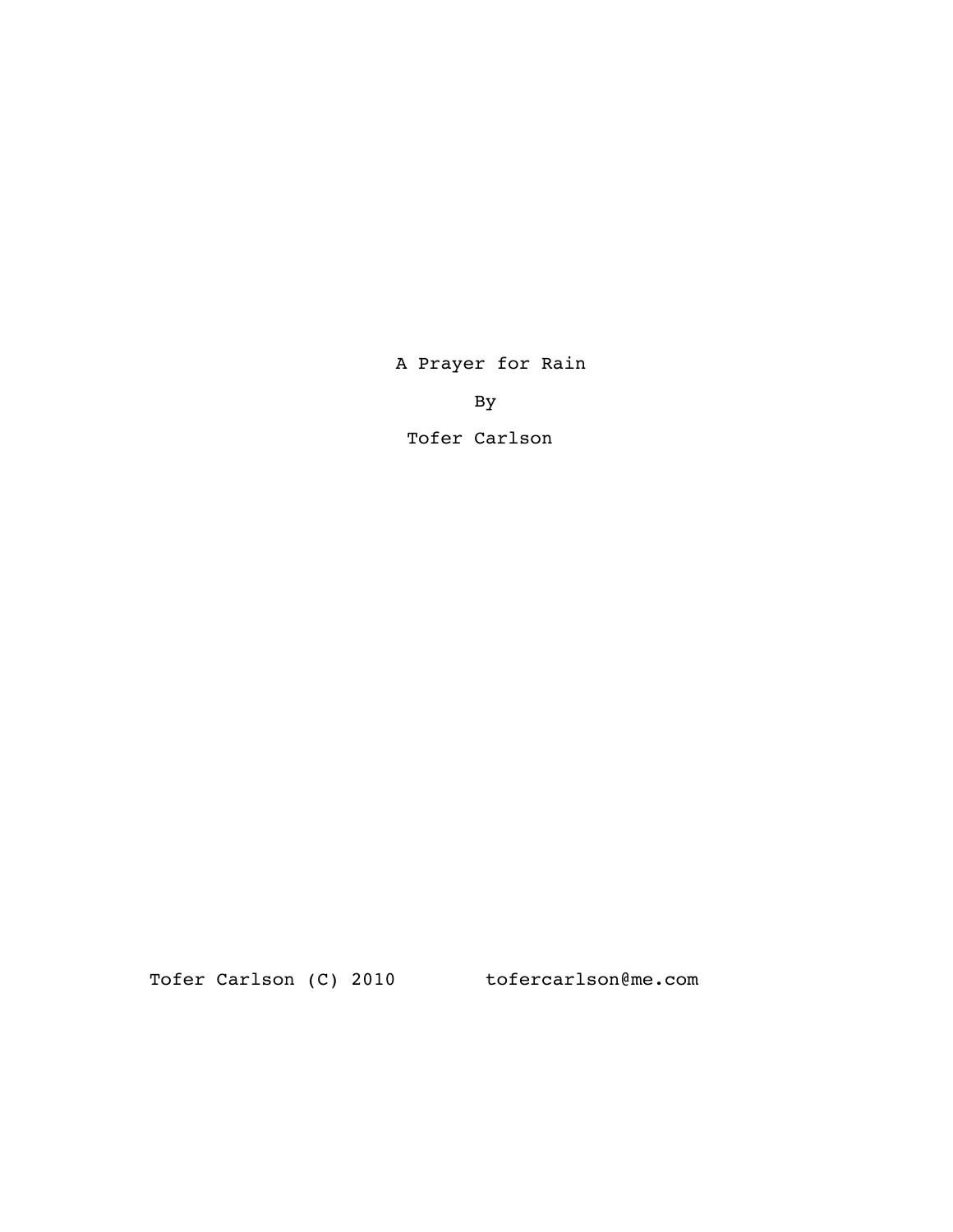|                     | Cast of Characters                                                              |
|---------------------|---------------------------------------------------------------------------------|
| Carol:              | A young woman, age<br>indeterminate, makes<br>lemonade.                         |
| Businessman:        | A three-piece suit type,<br>carries an attaché, obsessed<br>with being on time. |
| Woman:              | Motherly, perhaps<br>middle-aged.                                               |
| Boy:                | Young, energetic, hopeful.                                                      |
| Well-Dressed Woman: | Young woman of indeterminate<br>age, formal in dress and<br>speech, ominous.    |

# Scene

 Set in an indeterminate location. The passing of time should be surreal, as characters often come on to repeat scenes soon after leaving stage. Set is very sparse, perhaps limited to two chairs and the small table where Carol sells lemonade. Lighting should be bright, but ominous.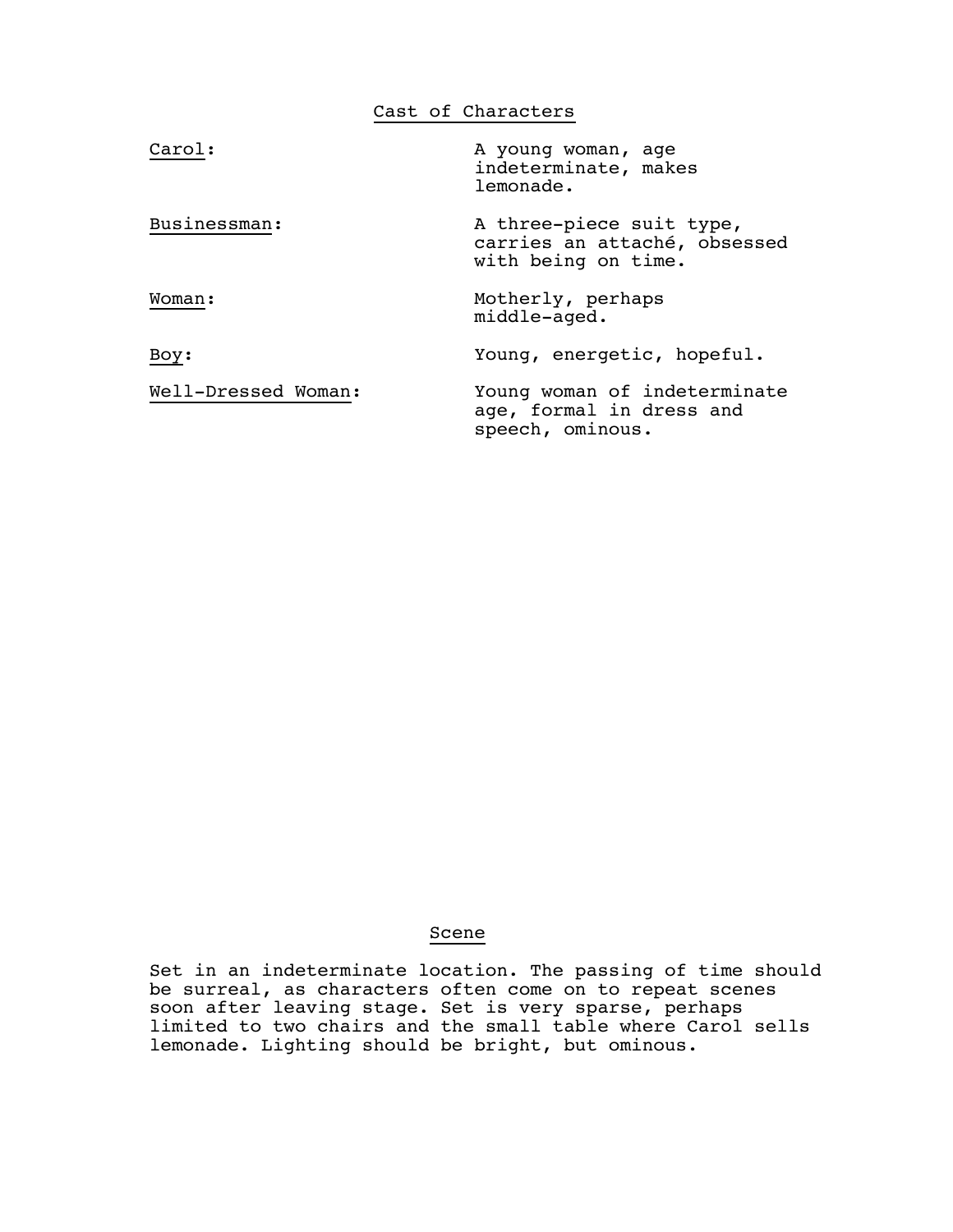CAROL sits on stage alone as lights come up. She<br>is sitting at a table with a pitcher of fresh<br>lemonade, and half a dozen lemons in a<br>basket. Bright lighting. It's daytime, and it<br>hasn't rained for a long time. Pauses when

*CAROL sits and smiles. She leans back.*

*BUSINESSMAN enters, walking quickly across stage. He has no intention of stopping. CAROL doesn't seem to mind.*

*Thunder in the background.*

*BUSINESSMAN pauses, looks down at the umbrella he's carrying.*

# CAROL

Don't worry.

#### BUSINESSMAN

Excuse me?

#### CAROL

It's just heat lightning.

#### BUSINESSMAN

Really?

### CAROL

 Yep. It hasn't rained in a long time. No reason for it to start now.

#### BUSINESSMAN

It has been dry lately.

#### CAROL

It's been dry for a long time.

#### BUSINESSMAN

It's too bad, we could use the rain.

#### CAROL

 We really could. (*Thunder rumbles again*)

# BUSINESSMAN

Just heat lightning?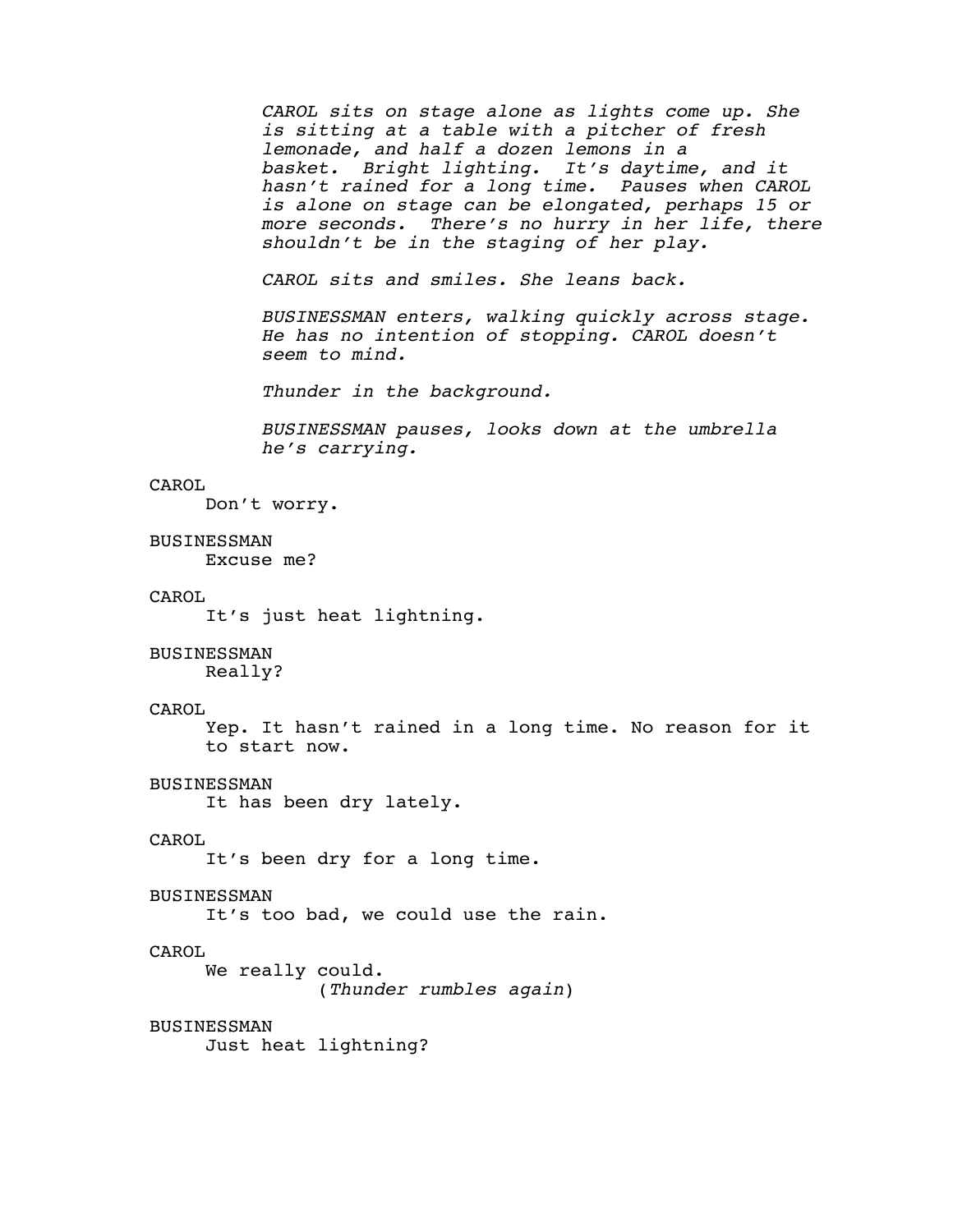CAROL Just heat lightning. BUSINESSMAN Hmm. CAROL Lemonade? BUSINESSMAN What? (*looks down*) Oh. Sure. CAROL Great! (Pours a glass, and hands it to him) BUSINESSMAN Thanks. CAROL My pleasure! How's work these days? BUSINESSMAN Oh, you know.*(Beat, BUSINESSMAN sighs)* CAROL I do know. BUSINESSMAN It goes, and it keeps going. It's work. CAROL Sometimes I feel like it never ends. BUSINESSMAN (*Looking around*) Have you been out here long? CAROL I'm always here. BUSINESSMAN I know the feeling. (*looks at his watch*) CAROL You're going to have to hurry if you're going to catch the 12:10. BUSINESSMAN True enough. Thanks. (*exits, offering a salute with his lemonade as he heads off stage*.) *Thunder sounds again. CAROL sits back and smiles. WOMAN enters.*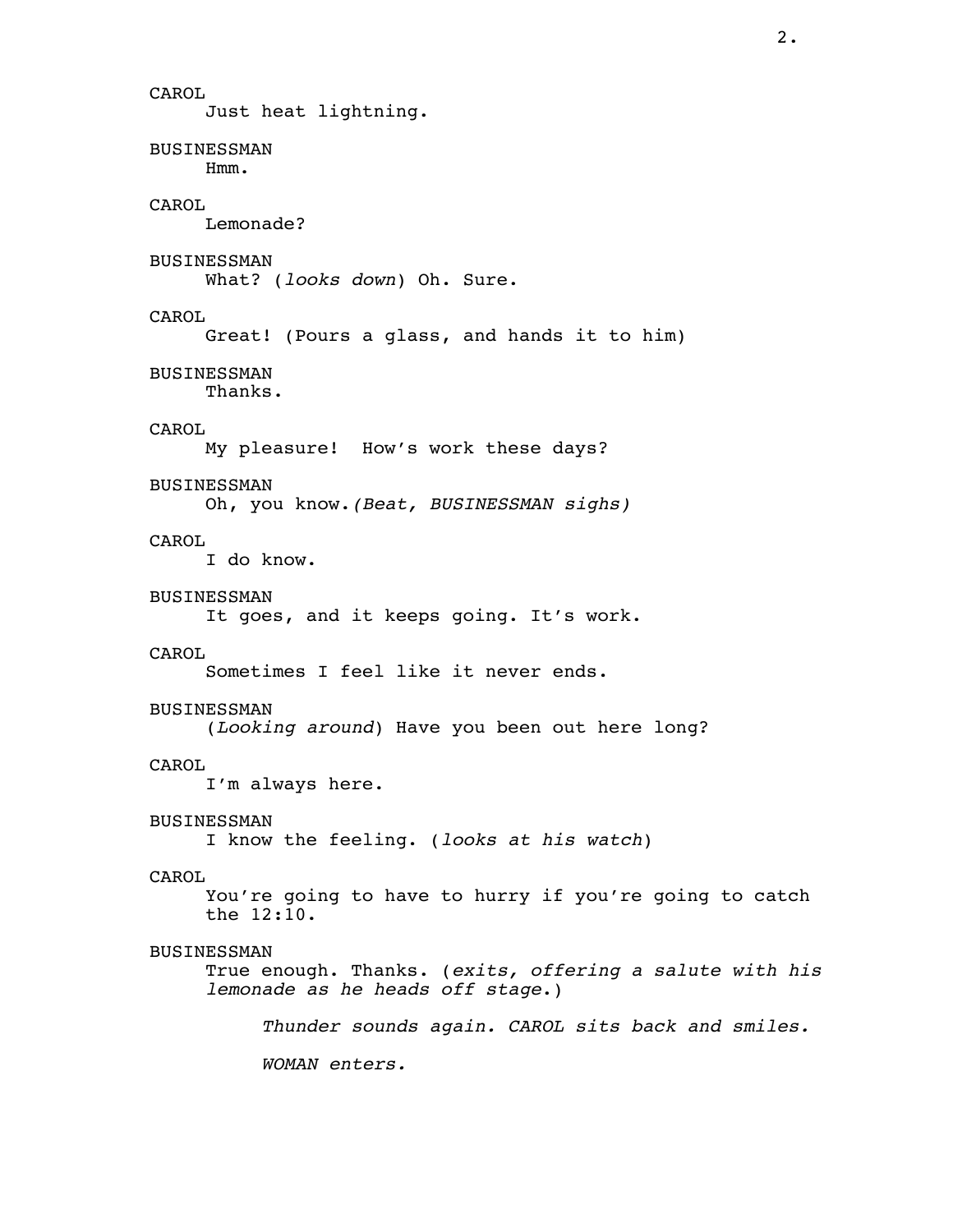WOMAN

Out again today, sweetheart?

# CAROL

So long as the sun is shining.

#### WOMAN

Well, it certainly is nice to see you there smiling. I think that would be sun enough for me.

### CAROL

Why, thank you. Anything exciting happening today?

*Woman sits, unfolds her newspaper.*

#### WOMAN

 There's always something exciting, dear. You know that. Just yesterday my nephew had his first child.

# CAROL

He had a child! That is news!

#### WOMAN

Oh, you know what I mean!

#### CAROL

 That's wonderful news! The best news! (*Pours a cup of lemonade for WOMAN, and one for herself.*) You must be so excited!

### WOMAN

 My sister is ecstatic. She acts the curmudgeon and grumbles about being a grandmother at her age. At her age! I should want the excitement. (*Drinks, beat*) I'm happy for them though.

#### CAROL

Of course you are! (*Beat)* How long has it been?

#### WOMAN

Three years ago next month.

#### CAROL

Three years.

#### WOMAN

 You'd think it would go by slowly. (*Beat)* It feels like yesterday.

# CAROL

 I remember. (*WOMAN looks at her expectantly*) You'd walk here together then, and you were the ones smiling in the sun. He took you by the arm and he walk up and say: Carol, my dear! So good to see you!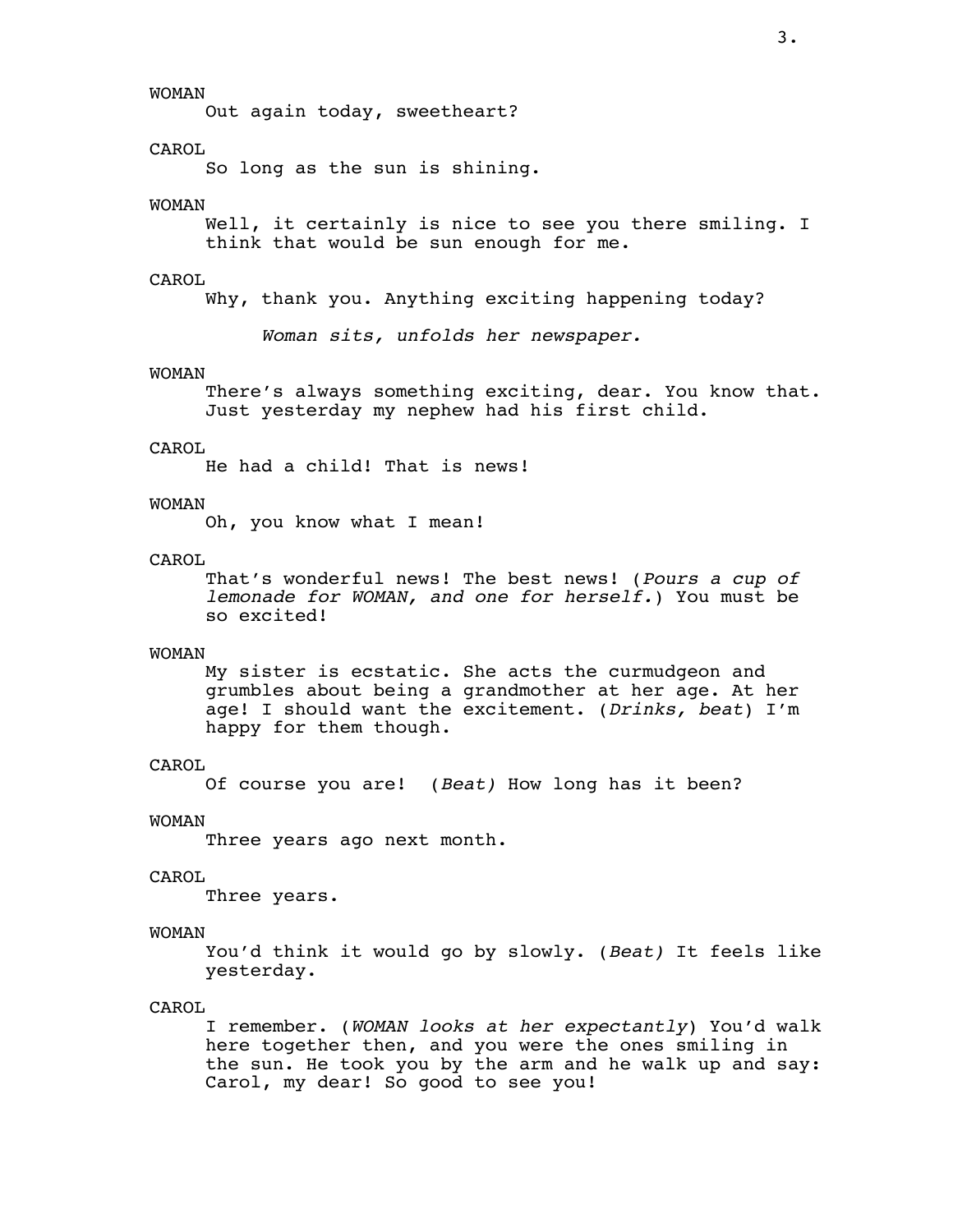WOMAN

Yes!

CAROL

So good to see you indeed! Two cups of your finest!

# WOMAN

And you said-

# CAROL

Nothing but the best for my best customers.

#### WOMAN

Nothing but the best...

*Well-Dressed Woman enters out of sight of the characters. She stands silently observing.*

# CAROL

And on Sundays he had his top hat.

#### WOMAN

Oh, that hat. I told him it was foolish.

### CAROL

 It was wonderful! It brought a smile to my face whenever he walked by. I loved that hat. And seeing you together. It still warms me to think about it, now he's gone.

#### WOMAN

 It warms my heart too, dear. It warms my heart too. We did so love coming together. On Sundays and on every day. (beat, thunder rolls.)

# WOMAN

Think we'll have rain this week?

#### CAROL

 I doubt it. Hasn't rained for (looks at watch), oh, too long now to start over some measly heat lighting.

#### WOMAN

You're probably right. We could use the rain though.

#### CAROL

We could always use the rain.

*They drink lemonade in silence.*

#### WOMAN

(*Standing*) Well, love--I should be on my merry way.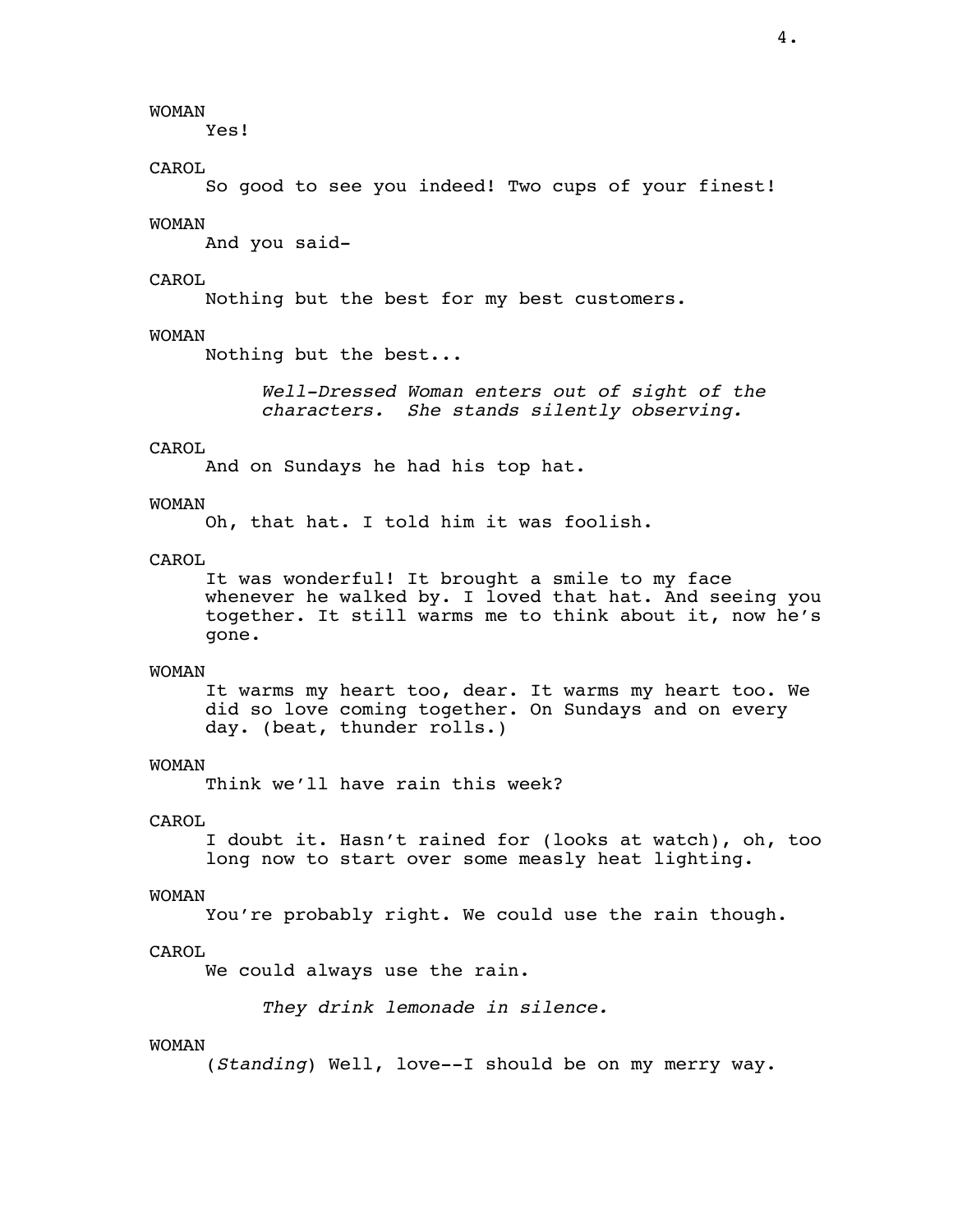CAROL I know, I know. WOMAN I'll see you later this week. CAROL Wouldn't miss it. WOMAN And Carol? (*Carol looks up*) Thanks. CAROL Any time! I'm always here. (*sighs*) Always here. *WOMAN walks off stage. CAROL sits back and smiles. Thunder in the distance sounds closer now. Boy enters, running across stage.* BOY Hi Carol! CAROL Hey you! How's it hanging? *BOY exits before responding. CAROL laughs. She sits for a moment and organizes her table of goods. BOY runs back on stage and sits down.* BOY Sorry. It's good Carol. CAROL Don't worry about it! BOY You didn't see him run by, did you? CAROL Run by? BOY My dog. CAROL Oh! No, sorry. BOY It's OK. He just saw a squirrel and ran off.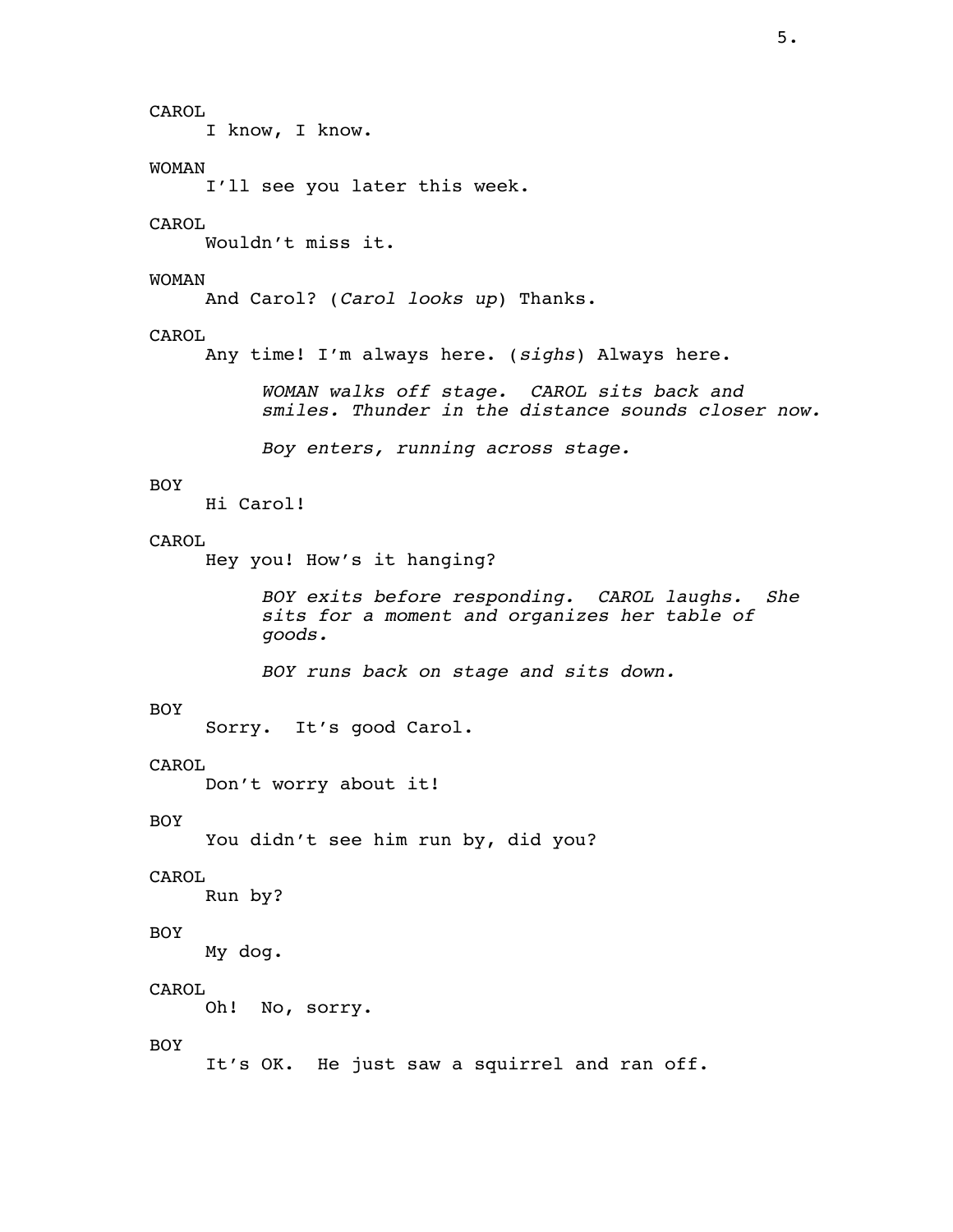I'm sure he'll come back when he gets bored.

BOY

He always does.

# CAROL

Want a cup?

# BOY

Do you need to ask?

# CAROL

I guess not.

# BOY

 The first time, he was gone for two days. Mom wanted me to stay inside, but the second night, I snuck out the back door with a flashlight.

#### CAROL

What did she do?

### BOY

She came out a few minutes later to look for me.

# CAROL

Oh no!

# BOY

 She found both of us pretty quickly. We were sitting by the tree out back looking at the stars.

# CAROL

She must have been thrilled.

# BOY

 For a while she'd ask my dad if he thought the shelter would take dogs and boys. I was just glad to get him back.

# CAROL

I bet.

# BOY

That's why I'm not worried now.

# CAROL

Good.

# BOY

He'll come back.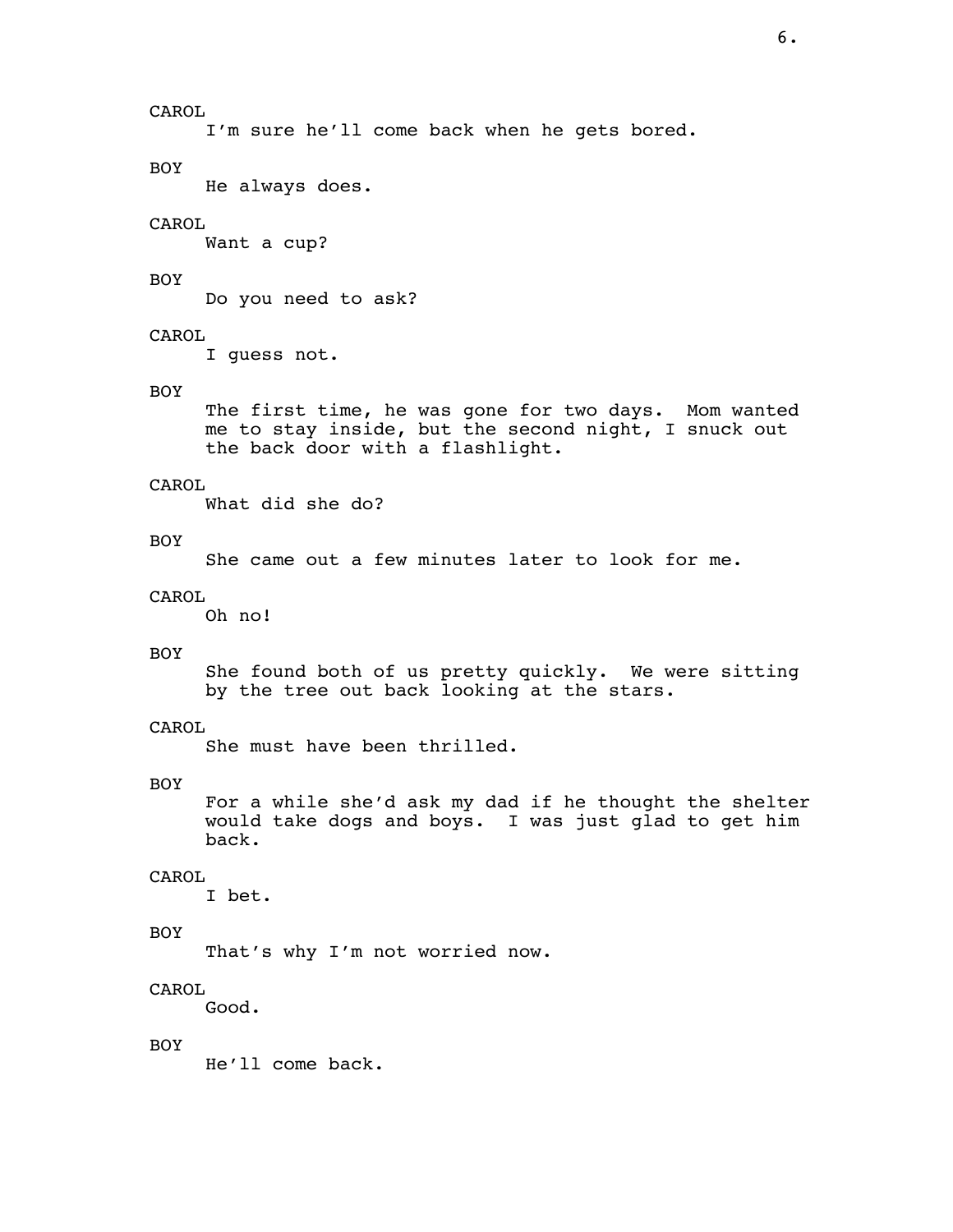He always does.

### BOY

He-- (*hears something) --*that's him!

# CAROL

Go get him!

# BOY

Bye, Carol!

# CAROL

See you later!

BOY runs off stage, following the sound of his<br>dog. CAROL is alone with the WELL-DRESSED<br>WOMAN. There are several moments of silence in<br>which CAROL looks at her uncomfortably before the<br>WELL-DRESSED WOMAN walks off stage.

# Scene 2

*Thunder rumbles in the distance, perhaps louder than before. BUSINESSMAN enters hurriedly, glancing nervously at his umbrella.*

# CAROL

Don't worry.

### BUSINESSMAN

Excuse me?

# CAROL

It's just heat lightning.

# BUSINESSMAN

Really?

# CAROL

 Been going for a while now. And when was the last time we had rain?

# BUSINESSMAN

It has been dry lately.

# CAROL

You said it.

#### BUSINESSMAN

It's too bad, we could use the rain.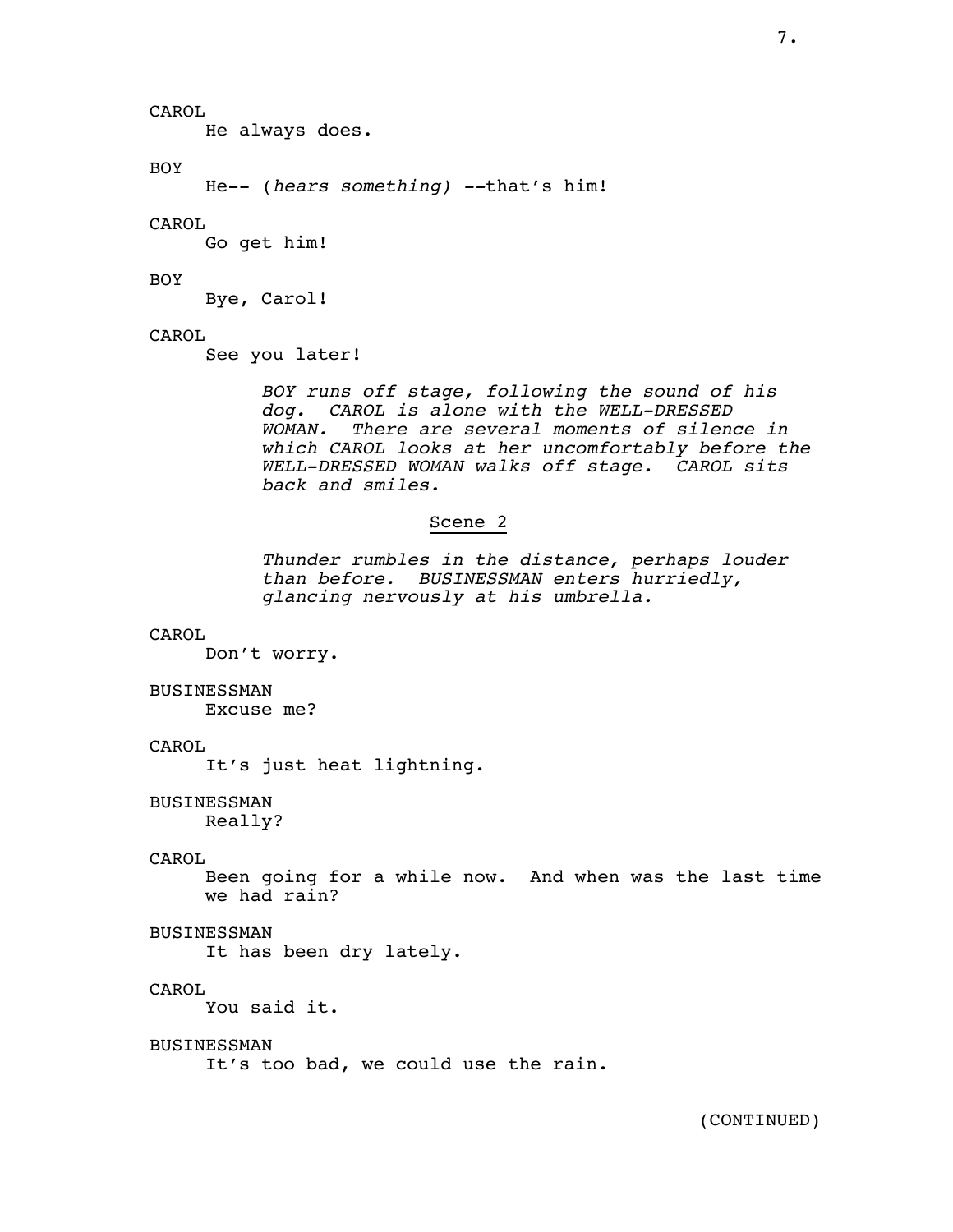CAROL We really could. (*Thunder rumbles again*) BUSINESSMAN Heat lightning? CAROL Just heat lightning. BUSINESSMAN Hmm. CAROL Lemonade? BUSINESSMAN What? (*looks down*) Oh. Sure. CAROL Great! (Pours a glass, and hands it to him) BUSINESSMAN Thanks. *(Beat, BUSINESSMAN sighs)* How long have you been out here? CAROL I'm always here. BUSINESSMAN I know the feeling. These days it seems I'm always on the road. CAROL Where are you off to this time? BUSINESSMAN Tell you the truth, I don't even know. (*laughs)* Think it's raining there? CAROL Well, you never know. BUSINESSMAN Maybe this thing will come in handy. CAROL I think you'll probably manage to keep dry. BUSINESSMAN I wouldn't mind having to use it. It was a gift you know. From my son. (*beat)* God, it seems so long ago.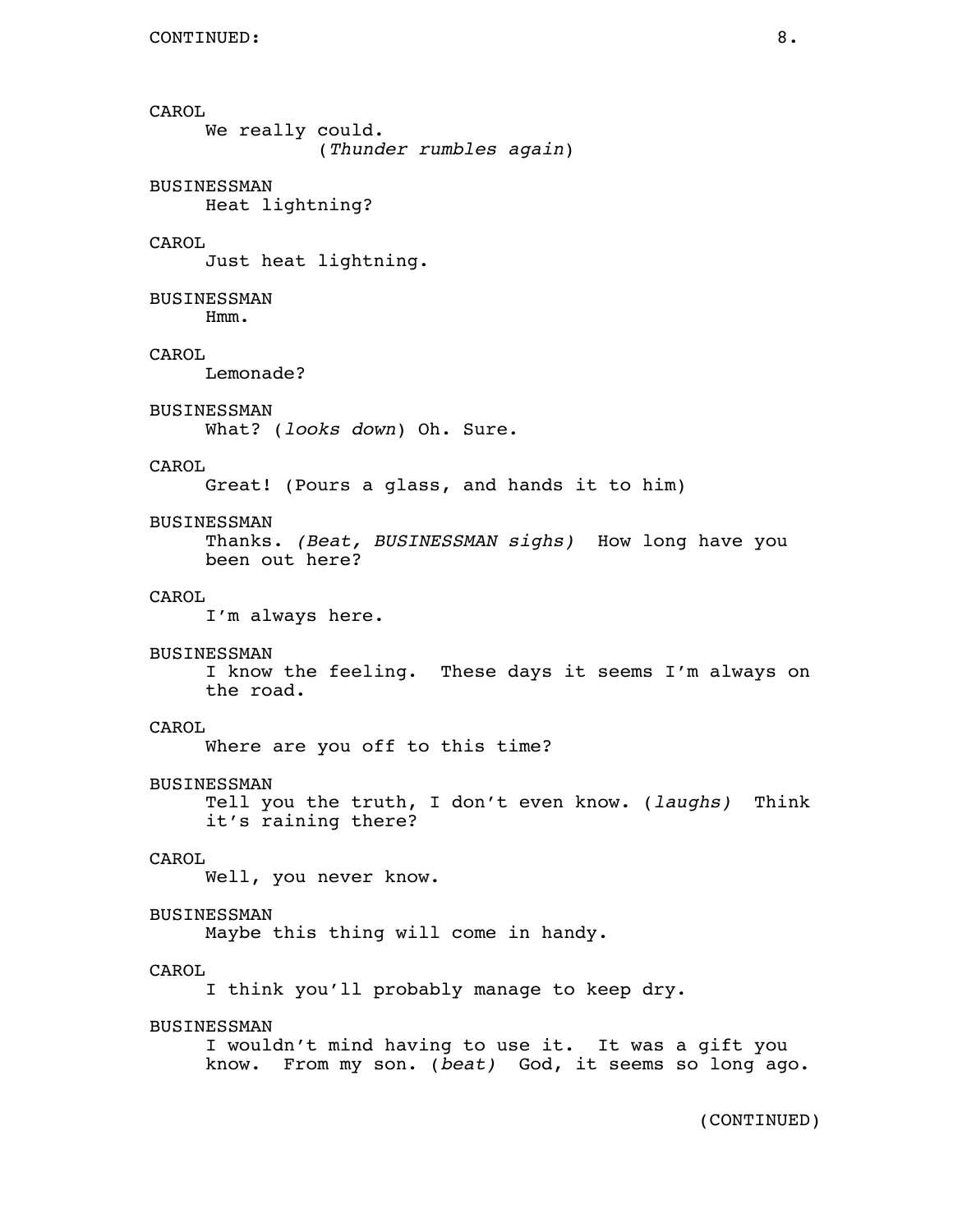How old was he?

# BUSINESSMAN

When he gave me this old thing? Maybe five? Six?

# CAROL

You must miss him.

#### BUSINESSMAN

 I-- (*He looks at his watch)* I've got to get to the station.

#### CAROL

You've got to hurry if you're going to make the 12:10.

#### BUSINESSMAN

I suppose I do at that. (*offering a salute with his lemonade) (he stops, thunder sounds)* You know--

#### CAROL

What?

# BUSINESSMAN

 You know, there was something on the edge of my mind. Something I wanted to say--it's gone now.

#### CAROL

Sorry to hear. *(beat)* The train?

#### BUSINESSMAN

Right! The train. So long! And thanks!

 *CAROL watches him walk away, an uncertain expression on her face. Thunder sounds again. CAROL sits back, more slowly this time, and smiles.*

*WOMAN enters.*

# WOMAN

Out again today, sweetheart?

# CAROL

So long as the sun is shining.

# WOMAN

Well, it certainly is nice to see you there smiling. I think that would be sun enough for me.

# CAROL

 Why, thank you. I'm certainly glad I can bring some light to your day.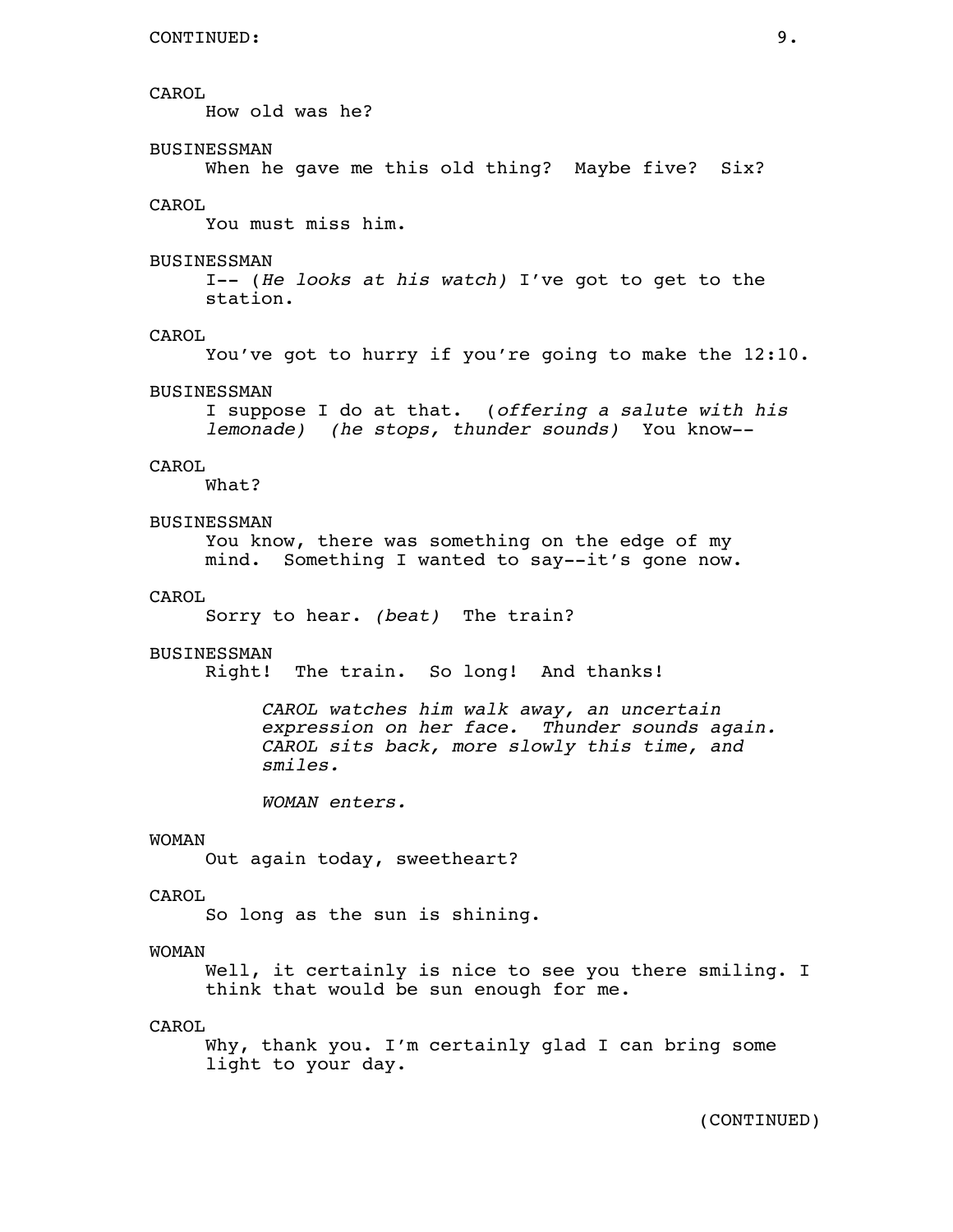```
 WOMAN 
     Not that I really need it with ol' faithful up there. 
           Woman sits, unfolds her newspaper. 
CAROL 
     Anything going on today? 
WOMAN 
     Oh, there's always something, dear. You know that. 
     (Beat, while reading; puts paper down again) You know, 
     it just hit hit me--my nephew had a son yesterday. I 
     guess that makes me a great aunt, doesn't it. 
CAROL 
     I suppose it does at that! Congratulations! 
WOMAN 
     Oh, it's nothing, I guess. Just means I'm getting 
     older. 
CAROL 
     But it is wonderful news! 
WOMAN 
     Happens all the time! 
CAROL 
     But it's new for you! You're a great aunt now, with a 
     new nephew to spoil. 
           (Pours a cup of lemonade for WOMAN, and one for 
          herself.) 
WOMAN 
     You're right, I know. I guess I wish it were me. She's 
     so happy--my sister. Her first grandchild. 
CAROL 
     And your first great-nephew! 
WOMAN 
     Ricky. 
CAROL 
     What? 
WOMAN 
     His name--my nephew's son. They named him Ricky. 
CAROL 
     Like your husband.
```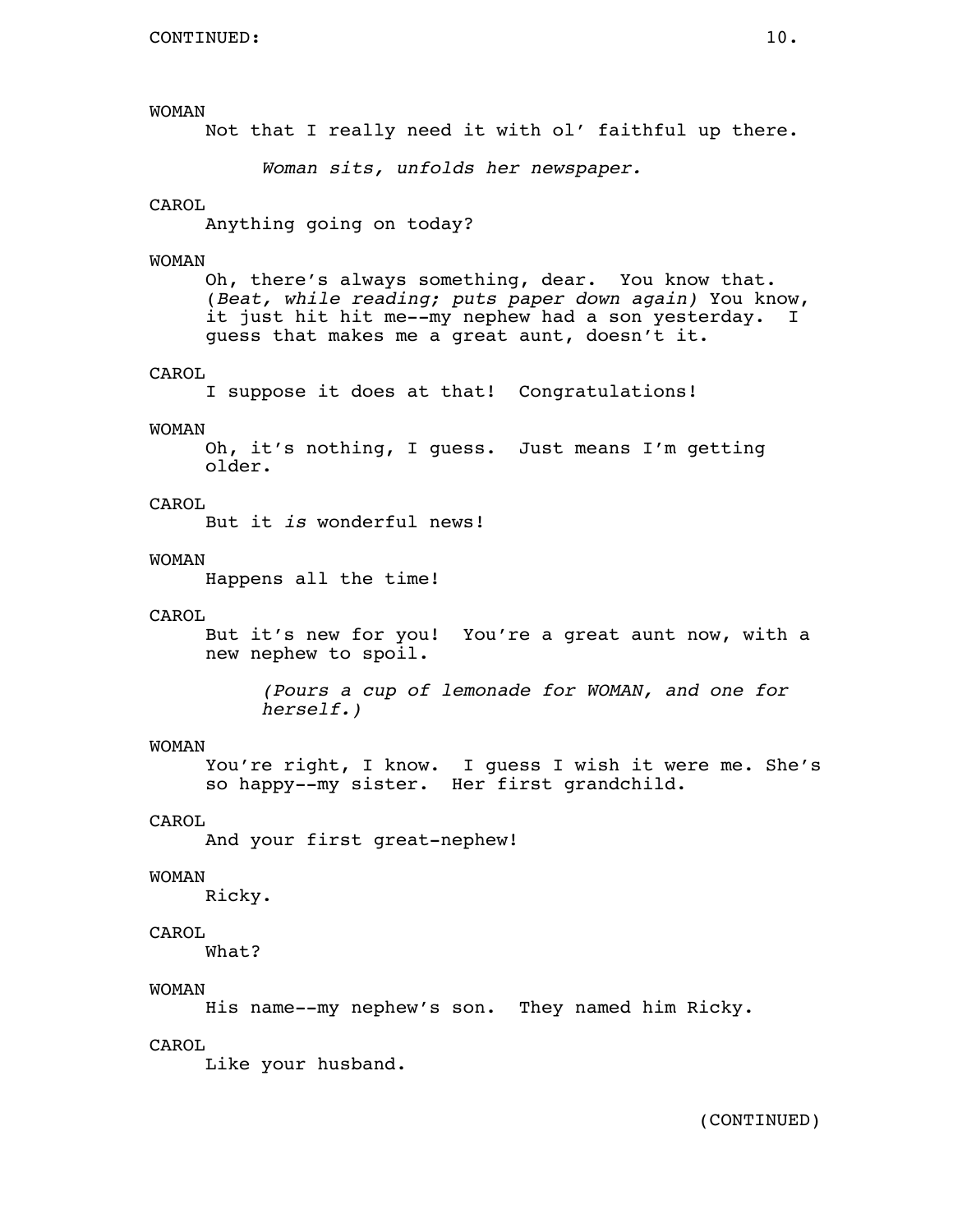# WOMAN

Like my Ricky.

# CAROL

How long has it been?

# WOMAN

Almost three years now. Next month.

# CAROL

Three years.

# WOMAN

 I thought it would go by slowly. It doesn't though. I never thought I'd make it. They've all been a godsend.

# CAROL

 I know. I remember when he came with you. He wore that wonderful top hat.

# WOMAN

It was such a silly hat.

# CAROL

 It was wonderful! And he'd say: Two cups of your finest!

# WOMAN

I remember--

# CAROL

I gave nothing but the best to my best customers.

# WOMAN

He so loved coming to see you.

# CAROL

I'm glad to hear it.

 *Woman stares off into space for a moment, smiling. Takes a drink of lemonade.* And your children?

# WOMAN

 What? Oh, they're divine. Our youngest just graduated. He's going to be working at one of those big computer places out west.

# CAROL

That's wonderful!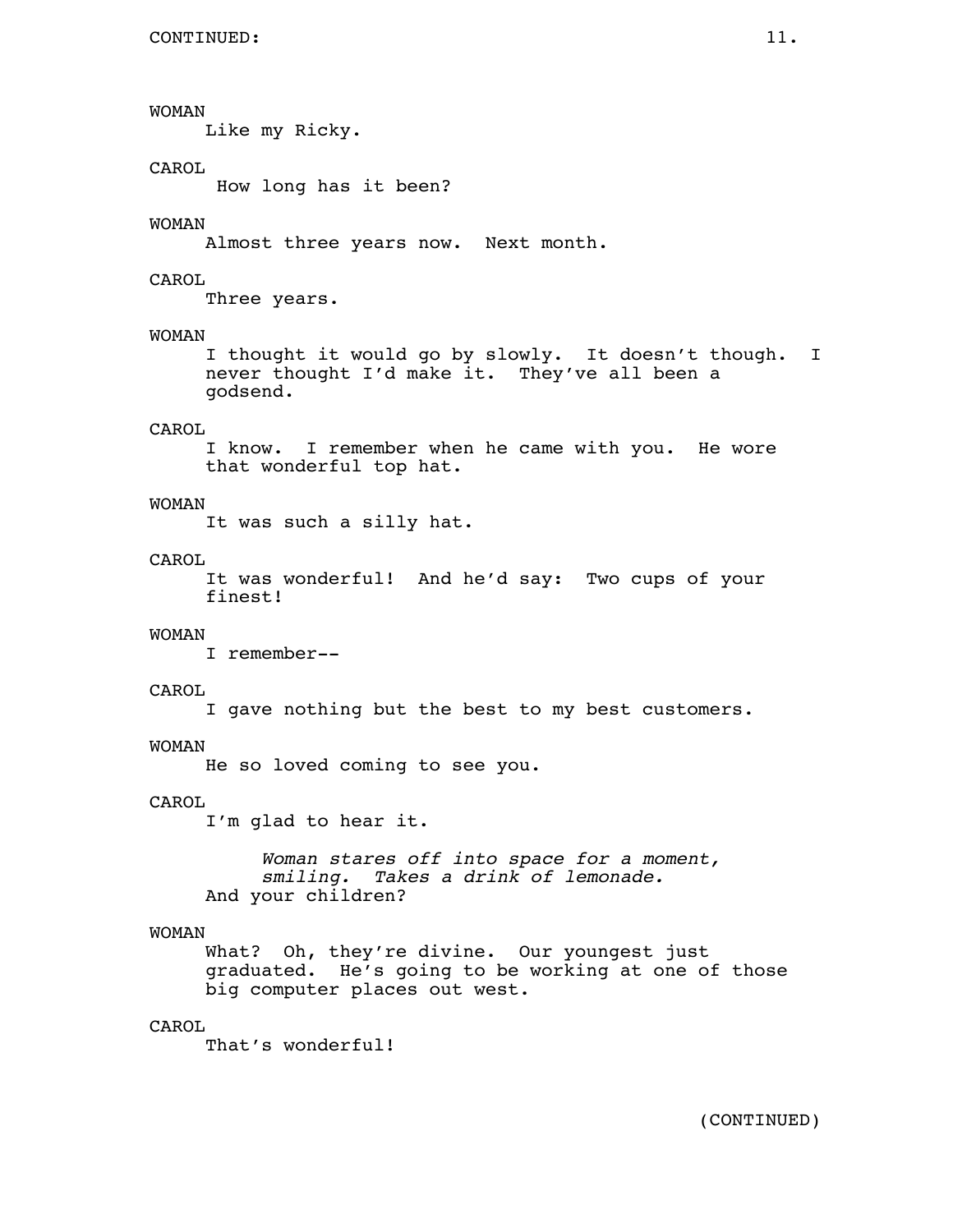# WOMAN

 And Maria is engaged--there's just so much to do before the wedding. I don't know how she manages. I try to help, but she smiles and tells me I've helped her whole life...but she'll always need her mother.

#### CAROL

They know you'll always be there.

#### WOMAN

 I know--I just don't think I'm ready for them to be grown up and on their own. What if they have money trouble? Or, God forbid, get in an accident? I'm all they've got.

# CAROL

They have each other.

# WOMAN

 I know. I know. (*She stands, suddenly anxious)* But I think I must be on my way, dear heart.

#### CAROL

Already?

#### WOMAN

 I've got my errands to run. And I should call them. Just to check in.

# CAROL

Of course--

### WOMAN

Do you think we'll get rain soon Carol?

#### CAROL

 We could certainly use it. (*beat)* But it's been a long time.

 *WELL-DRESSED WOMAN comes back in from offstage as the Woman walks away.*

#### WOMAN

A long time--

 WELL-DRESSED WOMAN It never changes.

#### CAROL

Why are you here?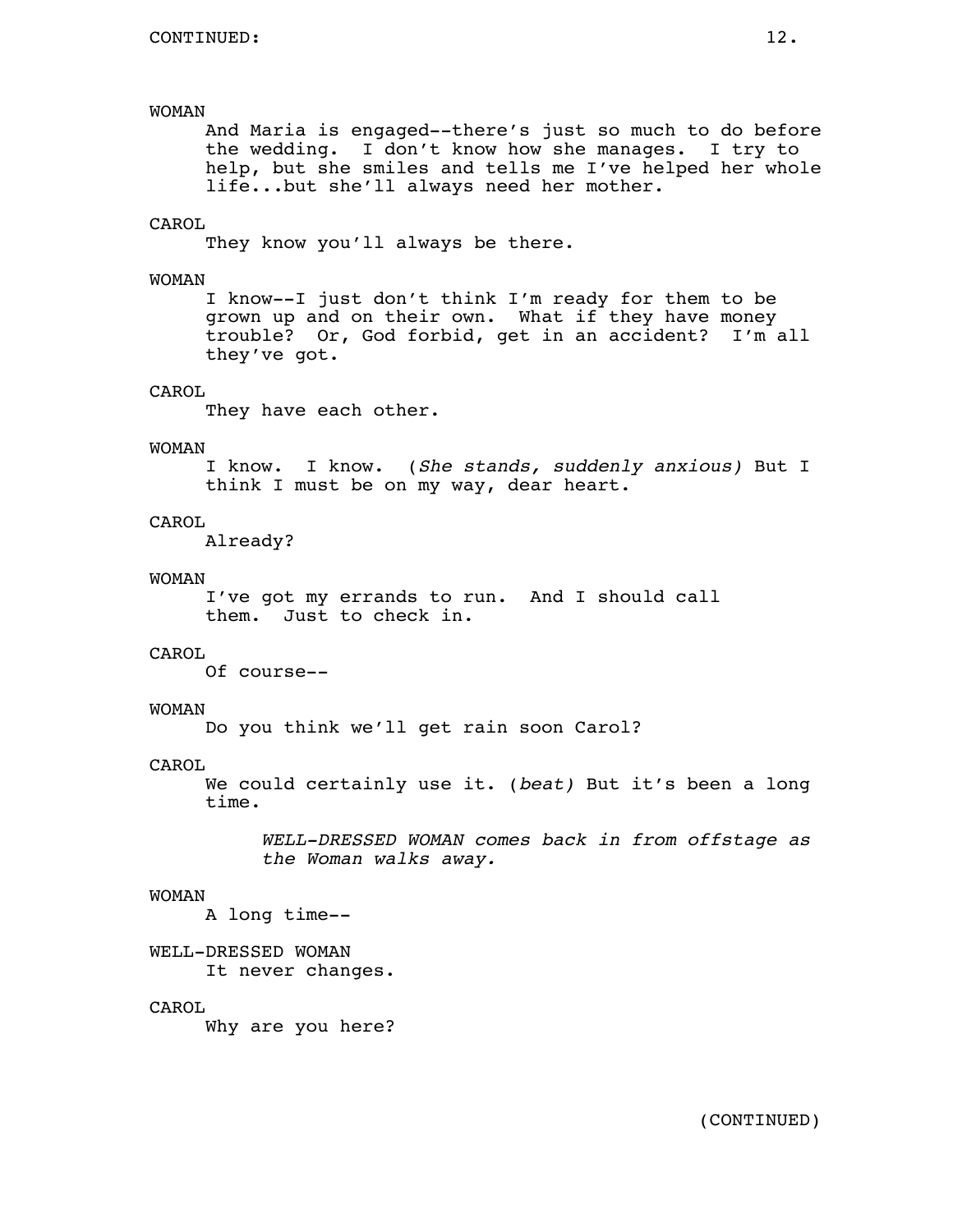```
 WELL-DRESSED WOMAN 
      To watch. (She takes a cup, pours herself a glass of lemonade) It's comforting to watch. 
CAROL 
     What is? 
WELL-DRESSED WOMAN 
      The pattern. It never changes, and that's comforting. 
CAROL 
      I can help them. 
WELL-DRESSED WOMAN 
     You can't. 
CAROL 
      I do help them. 
WELL-DRESSED WOMAN 
      If that were true, they wouldn't be here. For that 
     matter, neither would you. 
CAROL 
     And why are you here? 
WELL-DRESSED WOMAN 
      I watch. 
CAROL 
     You watch. 
WELL-DRESSED WOMAN 
     You understand. 
CAROL 
      I don't think I do. 
WELL-DRESSED WOMAN 
     Well enough, anyway. He's coming, I will leave you 
     now. 
CAROL 
      You say that you watch--you've seen then. You've seen 
      they change. 
WELL-DRESSED WOMAN 
     Oh, they change a few words now and again. But do they change? 
CAROL 
      They do. They are.
```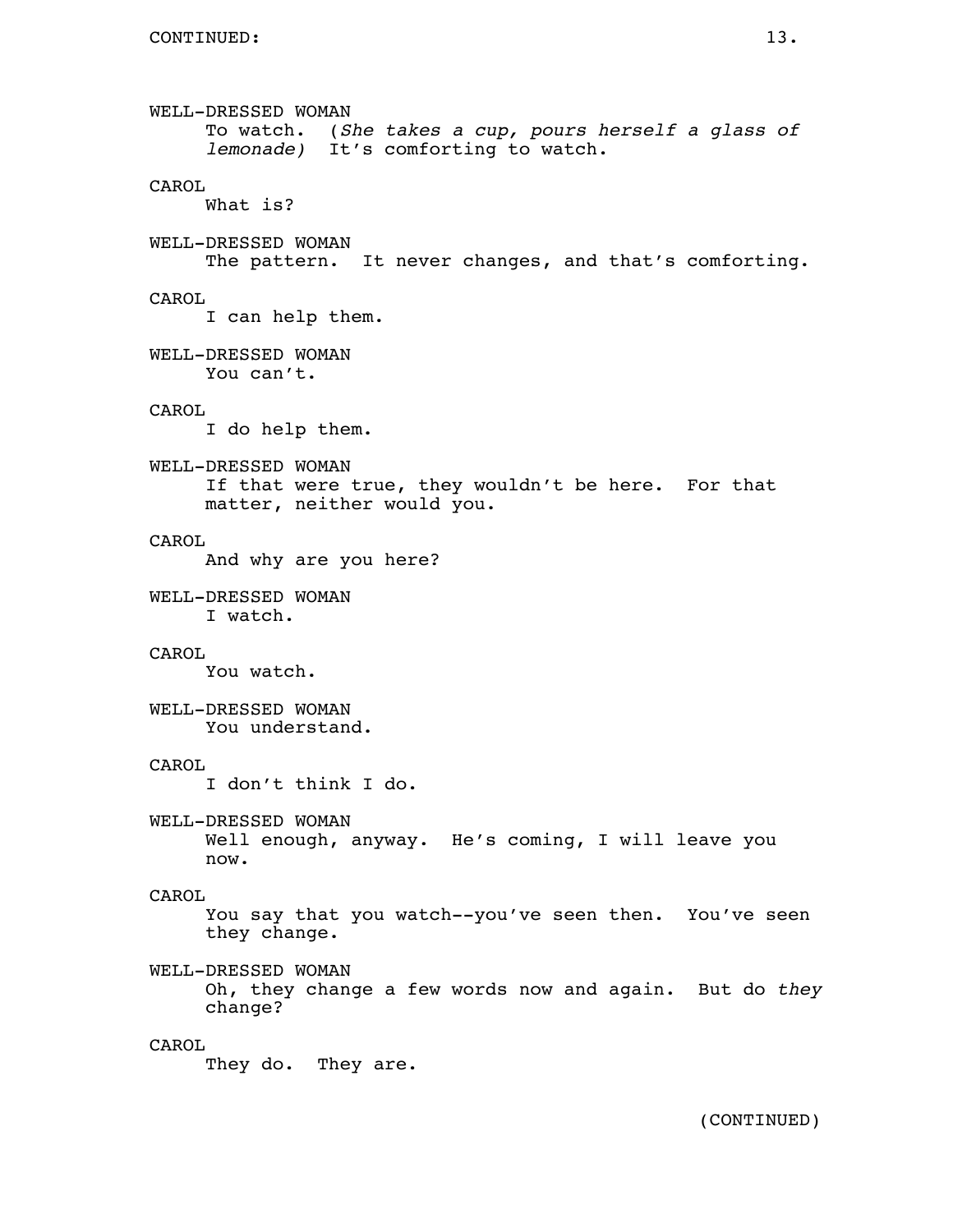WELL-DRESSED WOMAN That's a noble hope.

#### CAROL

 It's more than hope. It's why I'm here. I help them move on.

#### WELL-DRESSED WOMAN

You can't even help yourself (*turns to walk away).*

*Thunder in the distance sounds closer now. BOY comes running in from offstage, almost careening into the WELL-DRESSED WOMAN.*

#### BOY

Hi Carol!

*CAROL stares off into space while the boy exits. When she doesn't respond after a few moments, he comes back on, concerned.*

# BOY

Carol?

# CAROL

Oh. Hey you!

*His energy returning, the BOY runs over to CAROL and sits down.*

#### BOY

Hi Carol! Sorry for just running by you like that.

### CAROL

No worries, my friend!

#### BOY

 You were just sitting here, and staring. It was like you weren't there. (*beat)* You didn't see him run by did you?

#### CAROL

(*Getting pulled back into the flow of her life)* Run by?

#### BOY

My dog.

#### CAROL

 Oh! Nope, not even the blur of the furball zipping on by. Sorry.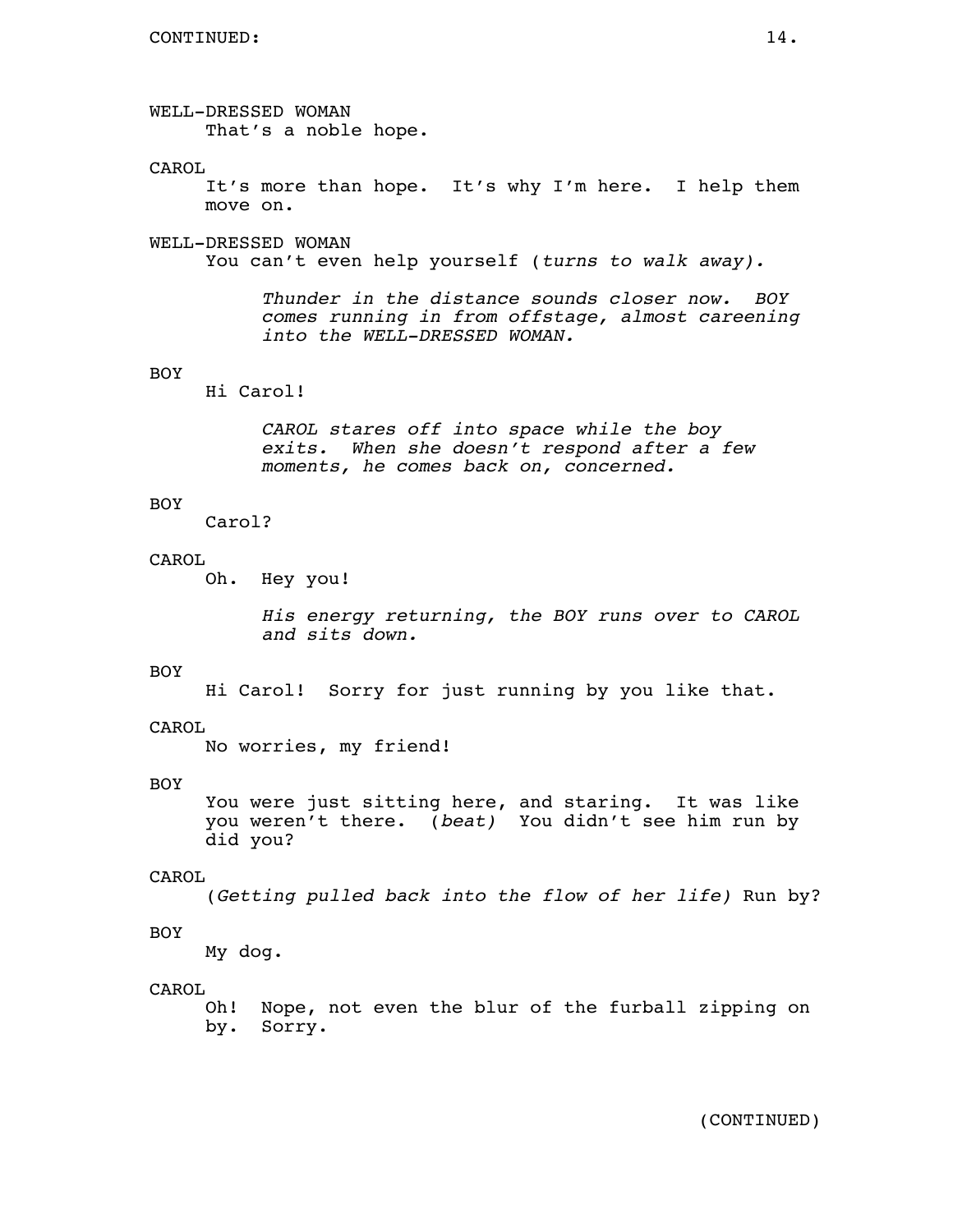### BOY

 It's OK. He sees a squirrel, and suddenly he's gone. He's always running off.

# CAROL

I'm sure he'll come back when he gets bored.

#### BOY

He always does.

# CAROL

Want a cup?

# BOY

I don't know. Anything funny in it today?

#### CAROL

Funny?

# BOY

Like vegetables?

# CAROL

 Nope. Just lemonade this week--I saved the radish-ade for next time.

#### BOY

Just making sure. (*He takes the offered cup, and tries it)*

# CAROL

Satisfied?

# BOY

Yup. Where do you think he goes?

# CAROL

 Your dog? I'm not sure. I guess I know squirrels live in the woods, but I'm not really sure where they stay there.

# BOY

 I remember how scared I was the first time he ran. He was gone for two days! I snuck past my mom to try to find him.

#### CAROL

I bet she was thrilled.

# BOY

 Oh, she found us quickly enough. She saw that what looked like me in bed, was really a pillow and a soccer ball, and came running into the backyard in her nightgown.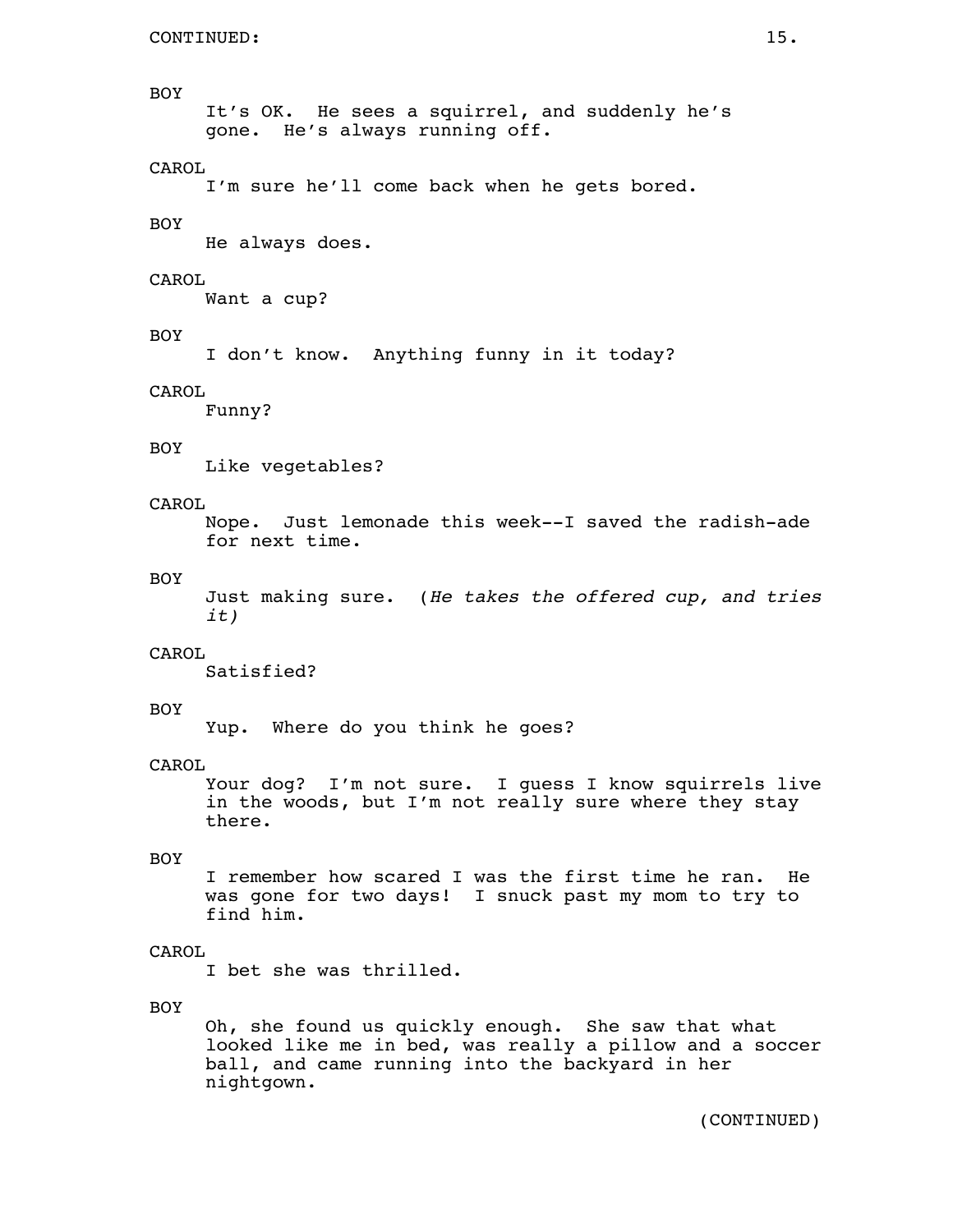Oh no!

BOY

We were under the big tree looking at the stars.

CAROL

He was already there?

BOY

 Like he knew I was coming to find him and didn't want me to get scared. I don't like the dark so much.

*Thunder rolls again in the distance.*

CAROL

Me neither. But I'm glad you found him so quickly.

# BOY

Me too.

# CAROL

I bet your mom was happy too.

# BOY

 Not so much. I think she used the word infuriated a few too many times to be happy. She calmed down. But, that's why I'm not worried now. Because he comes back. He always comes back. (*He is not convinced)*

# CAROL

Sounds like he's a good friend to have.

# BOY

The best.

# CAROL

I guess it's something you've got to learn.

# BOY

What?

# CAROL

That you can trust. That everything will be OK.

# BOY

 He just went off after a squirrel. It's nothing new. He'll come back.

# CAROL

He always does.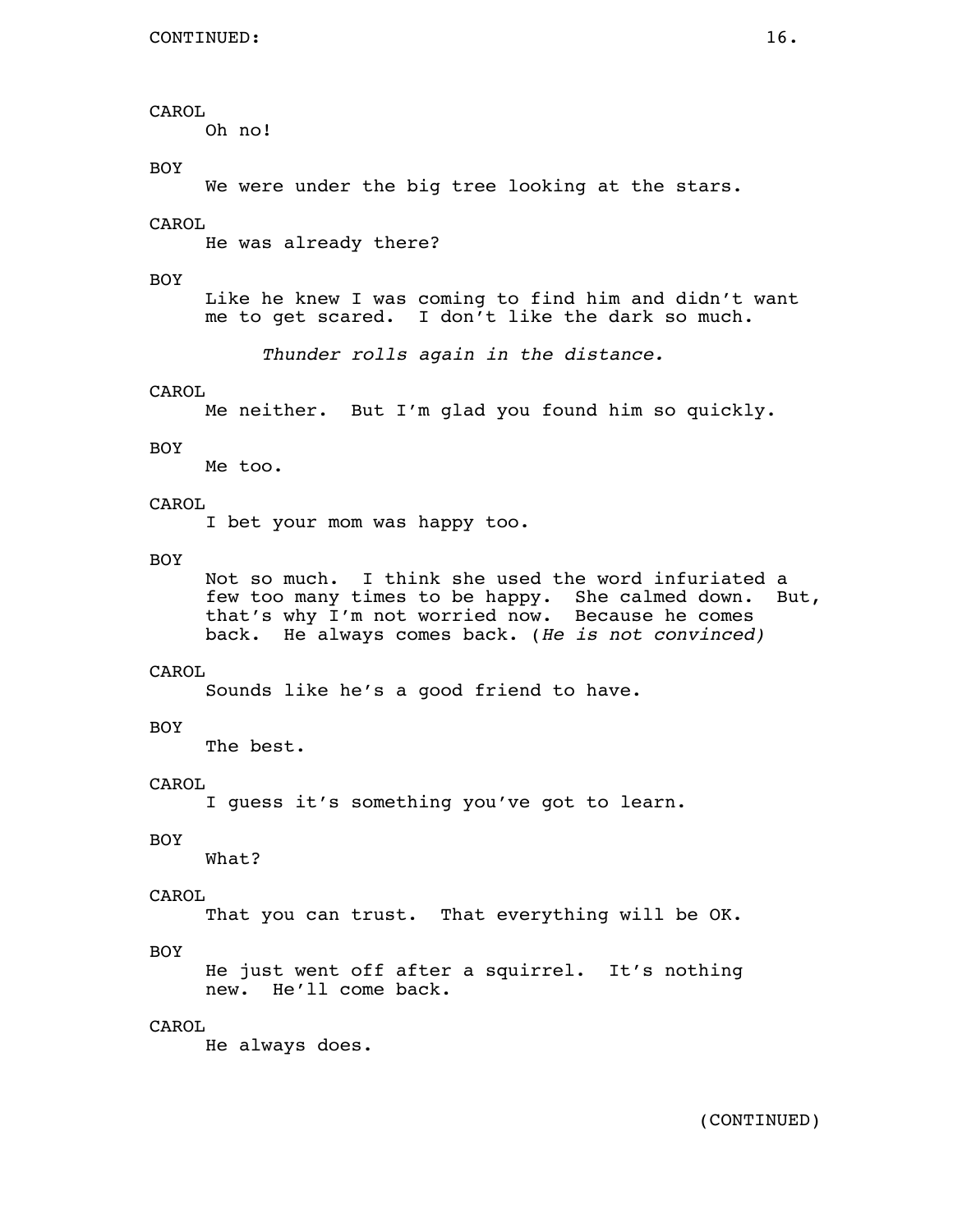# BOY

(*beat*) He didn't look.

# CAROL

Look?

# BOY

 When you cross the street. You're supposed to look both ways. And... he didn't.

# CAROL

I'm not sure it works that way for dogs.

# BOY

 So I need to look out for him. Because he doesn't. And he didn't look. He didn't see it Carol.

# CAROL

What happened?

### BOY

 He didn't see the car. I wasn't looking out for him, so he didn't see it. I yelled, but he didn't hear me. So I had to go after him.

# CAROL

Go after him?

#### BOY

 You understand, don't you? He doesn't look, so I have to! He's my best friend. I can't let him down.

### CAROL

I know.

#### BOY

 I can't let him down. What if he gets hurt? I mean, he made it past before the car. But he's all alone now. Who's going to look out for him Carol?

#### CAROL

He'll find his way. He always does.

# BOY

 But who's going to look out for--I hear him! (*snap change in his demeanor, from desperation to excitement, accompanied by a sharp crack of thunder)* I hear him Carol! He's coming back! See you later!

# CAROL

Wait...

*There is a long beat before Carol sighs and begins speaking.*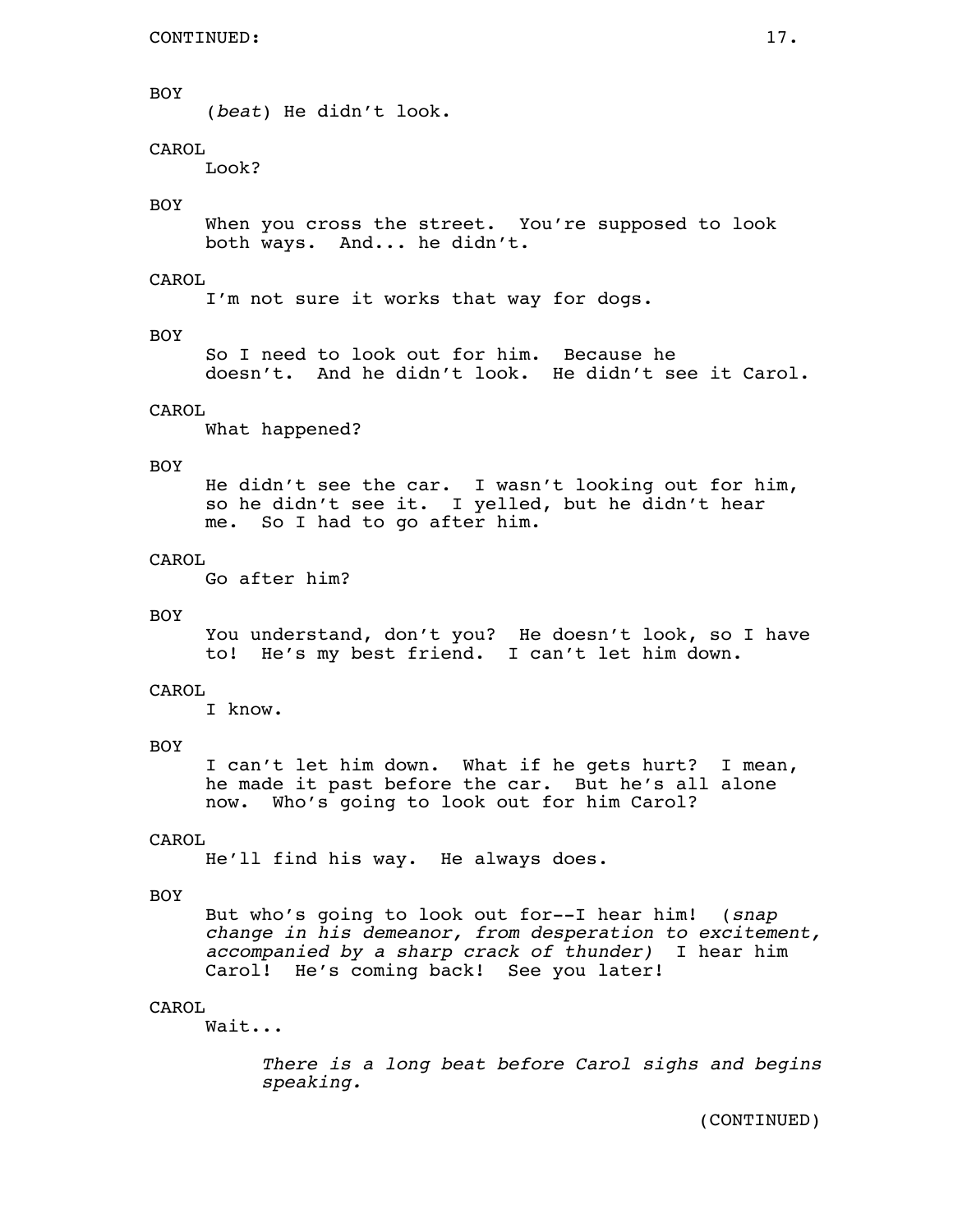Damn it. I wish--

#### Scene 3

A sharp crack of thunder breaks through,<br>interrupting CAROL, as the BUSINESSMAN returns to<br>stage, once more looking nervously at his<br>umbrella. CAROL visibly centers herself before<br>speaking.

# CAROL

Don't worry. You're not going to need it today.

BUSINESSMAN

Excuse me?

# CAROL

Your umbrella.

#### BUSINESSMAN

How do you know?

#### CAROL

It's just heat lightning.

#### BUSINESSMAN

Heat lightning?

#### CAROL

 Doesn't seem to let up around here. And when was the last time we had rain?

# BUSINESSMAN

It has been a bit of a dry spell.

# CAROL

You said it.

#### BUSINESSMAN

It's too bad, we could use the rain.

# CAROL

 We really could. (*Thunder rumbles again*)

# BUSINESSMAN

Heat lightning?

#### CAROL

Heat lightning.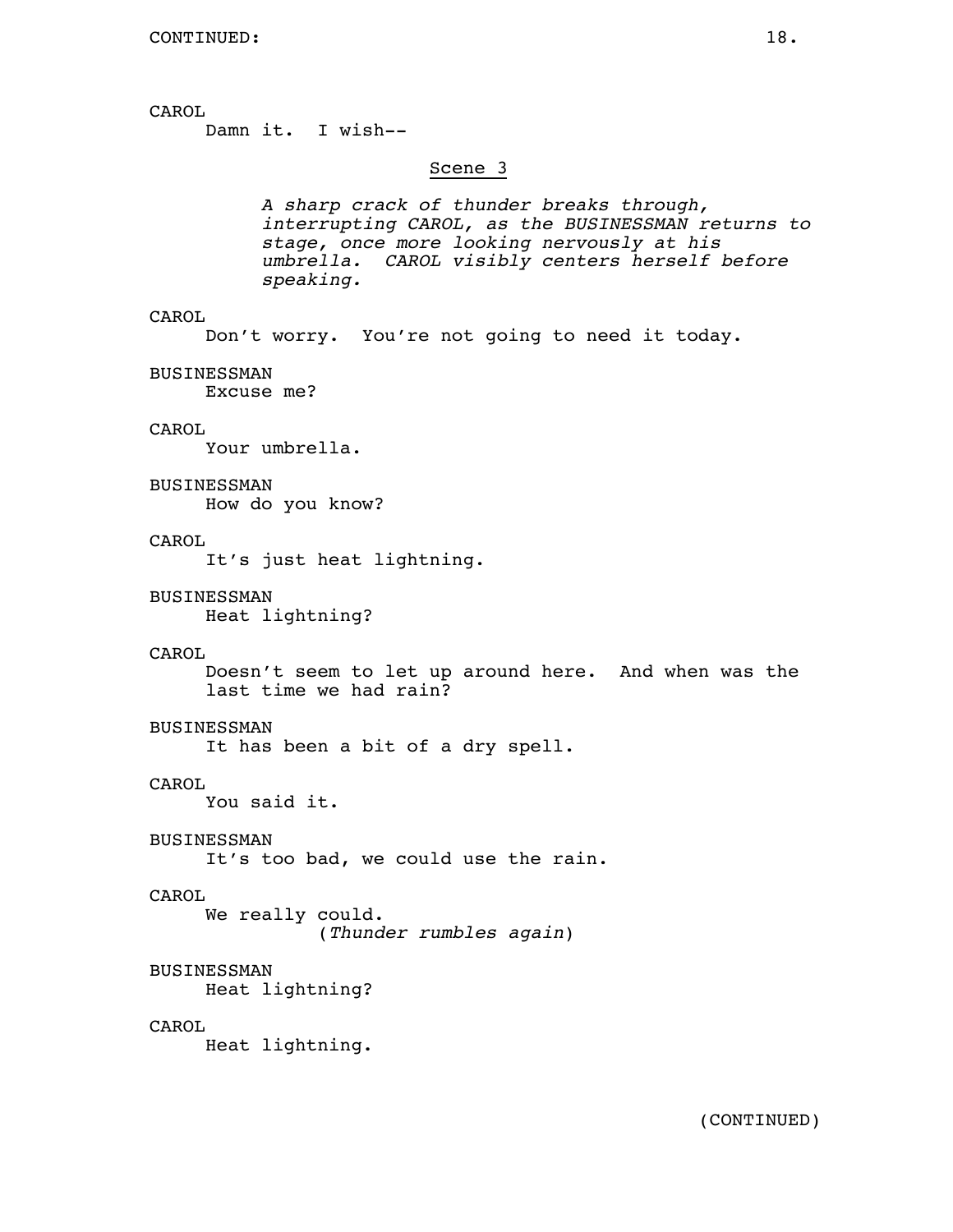# BUSINESSMAN

Hmm. (*Looking off into the distance)*

#### CAROL

Lemonade?

#### BUSINESSMAN

 What? (*looks down*) Oh. Sure. To tell you the truth, it's nice to have a break. It seems all I do is travel these days.

# CAROL

I know the feeling.

#### BUSINESSMAN

 I just try to remember why I'm doing it. It keeps me from missing him too much.

# CAROL

Your son?

#### BUSINESSMAN

 My son. (*Beat*) He gave me this. (*Holds up the umbrella)* Think it's raining in... you know, I don't even know where I'm going this time. Being on the road's addled my brain a bit I think.

# CAROL

You must miss him.

### BUSINESSMAN

 Every minute. When I was local, I got to see him on weekends at least. We'd go to the park and I used to watch him spin on the--what do they call those spinny-things? I think its too small to be a merry-go-round. (*He sits)*

# CAROL

I haven't the foggiest.

#### BUSINESSMAN

 (*laughs)* Me neither. I can still see his face though, laughing in the sunlight. (*Pause, he takes a drink).* My wife took him last year. A job in London. Across town is a lot different than across the pond.

#### CAROL

Only a few miles, right?

#### BUSINESSMAN

Only a few miles. I wish he knew how much I miss him.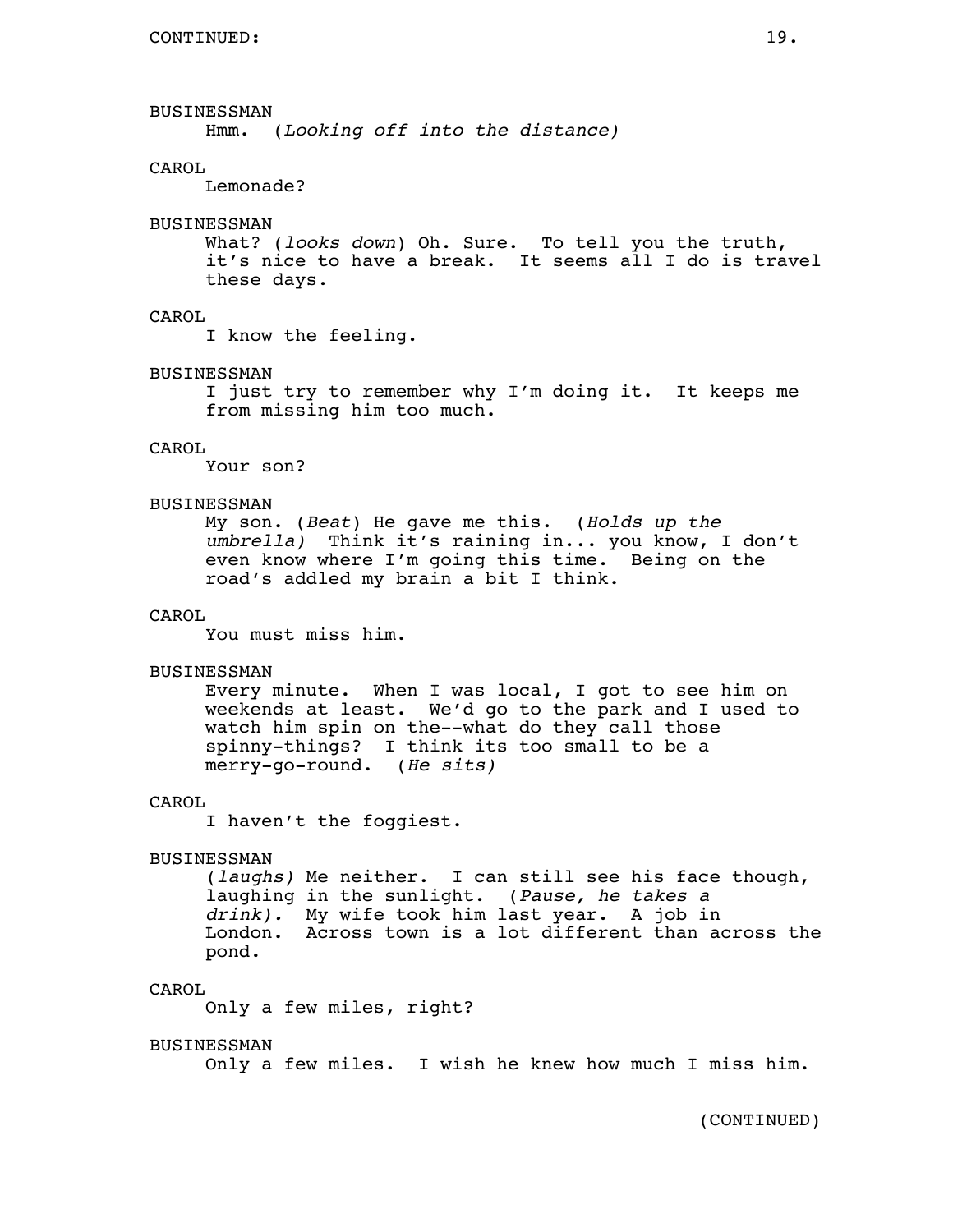He does.

# BUSINESSMAN

You think?

# CAROL

 Of course he does! Whose picture do you think he says good night to every night?

#### BUSINESSMAN

That's what Claire--my wife, well, ex-wife--told me.

#### CAROL

He misses you too.

# BUSINESSMAN

I wish he were here now.

# CAROL

No, you don't.

#### BUSINESSMAN

 I don't? No. You're right. I wish I was there with him.

#### CAROL

Yes.

# BUSINESSMAN

Wait. That's where I was going!

# CAROL

To see him?

#### BUSINESSMAN

 To see him! That's what the 12:10 is for; catch the 12:10 to South Station, take the Silver Line to Logan for my 5:00 flight to Heathrow.

# CAROL

To see your son!

# BUSINESSMAN

To see him! That's where I...where I was going.

# CAROL

I know.

# BUSINESSMAN

I'm not going to make it there, am I?

(CONTINUED)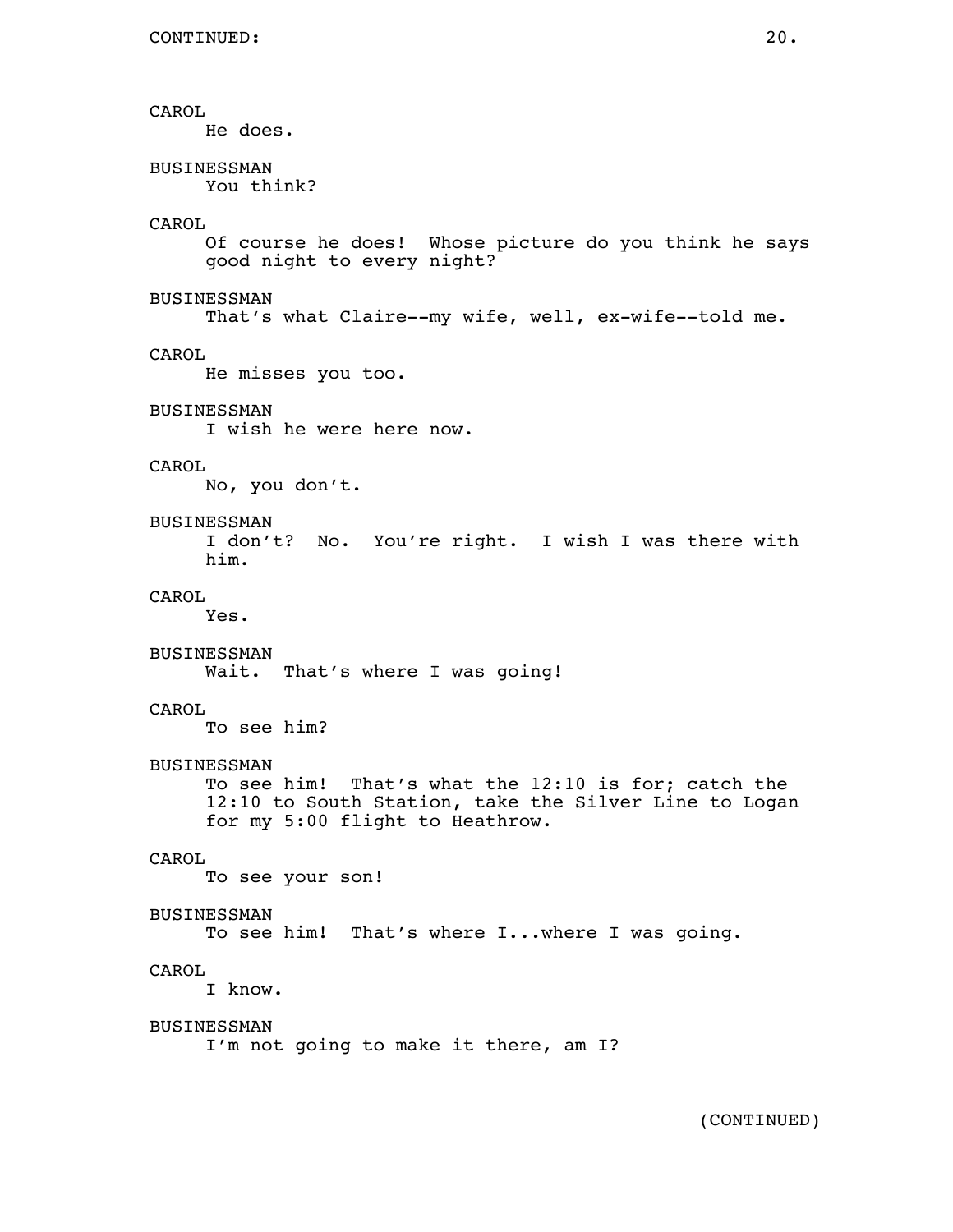CAROL They were waiting for you. BUSINESSMAN I remember getting on the train. CAROL He still kisses your picture goodnight each night. Every night. BUSINESSMAN I remember the sounds. *WELL-DRESSED WOMAN enters, watching again.* CAROL And he still thinks of you when he's in the park. BUSINESSMAN The crashing, tearing metal. Oh, god. CAROL He knows you love him. BUSINESSMAN I was going to see my son... (*he stands)* CAROL He knows you love him. BUSINESSMAN How long has it been? CAROL I don't know. Time is different here. BUSINESSMAN But you've see him? CAROL Yes. BUSINESSMAN And he's alright? CAROL He's alright. BUSINESSMAN And he...he knows?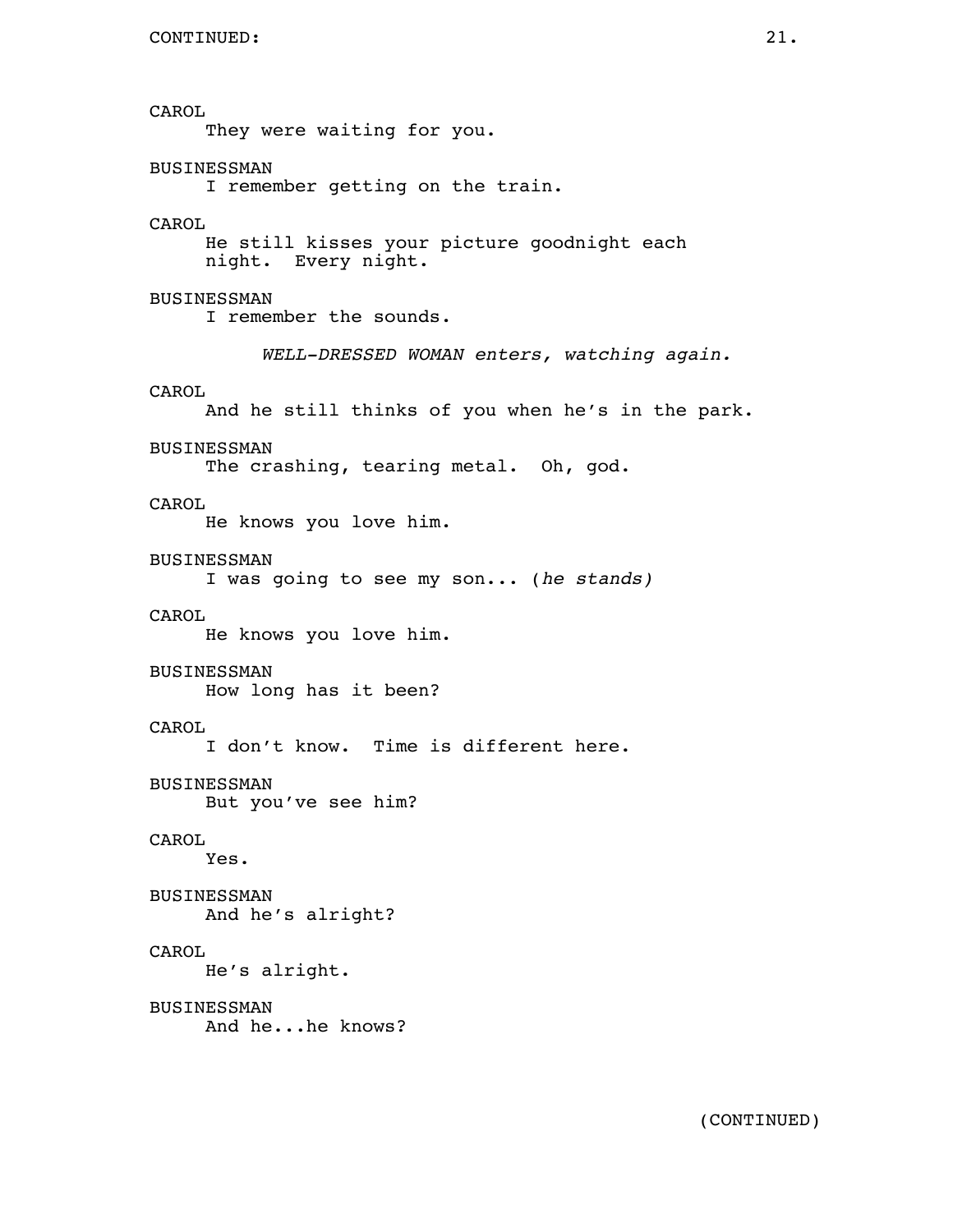# CAROL He knows. BUSINESSMAN God, I miss him. I just wish... (*looks at his watch, there's a sharp crack of thunder*) CAROL You wish? BUSINESSMAN I wish? I'm not sure. Was I talking about something important? CAROL Please, no. Not now. BUSINESSMAN Excuse me? (*Hears thunder rumbling again)* Do you think it will rain soon? CAROL Not again. I can't do it again. BUSINESSMAN Can't do what again? All I asked is if you thought it was going to rain. CAROL No. I don't think it will rain. It's just heat lightning. BUSINESSMAN Heat lightning? CAROL Heat lightning. It hasn't rained for a long time. BUSINESSMAN You've got that right. Well, I should probably be on my way to make the train. CAROL You've got to hurry if you're going to make the 12:10. BUSINESSMAN Very true! Thanks for the lemonade! CAROL Any time. I'm always here.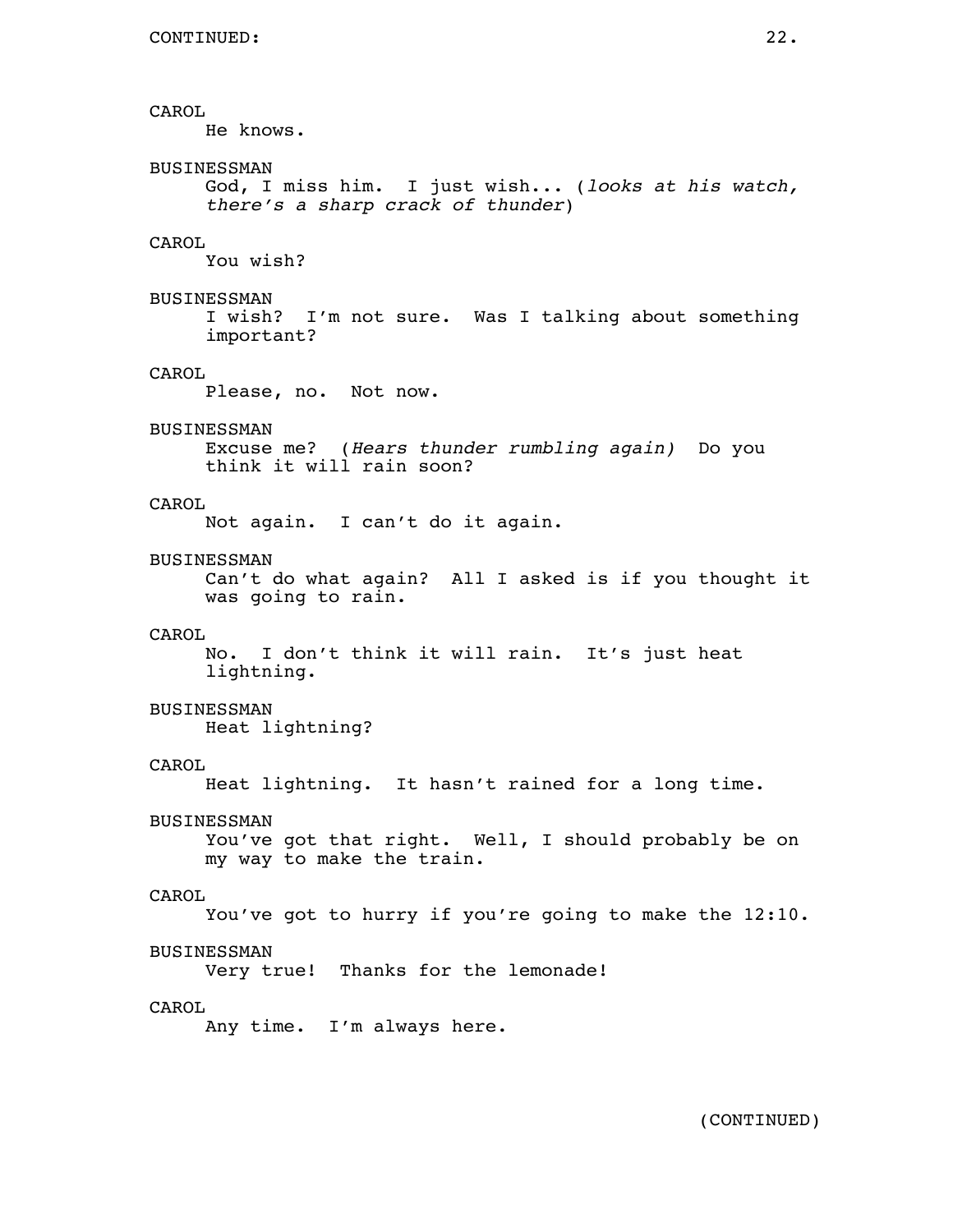BUSINESSMAN I know the feeling. So long! *(He exits)* CAROL (*to WELL-DRESSED WOMAN, aggressively confronting her)* I had him. I had him, and you know it. WELL-DRESSED WOMAN You didn't seem to accomplish much of anything. CAROL Why are you here? WELL-DRESSED WOMAN To watch. CAROL To watch what? WELL-DRESSED WOMAN To watch you, Carol. That's my role. I watch. CAROL Why won't you go away. I was helping. I was helping him. He understood. WELL-DRESSED WOMAN And yet, he got on that train again. Nothing changes. CAROL He was. WELL-DRESSED WOMAN For your sake, I wish it were true. It simply isn't. CAROL Leave me alone. WELL-DRESSED WOMAN If you wish. CAROL I do. (*the WELL-DRESSED WOMAN exits)* I can't give up on them. I have to believe that they can change. What hope is there for any of us if they can't? What hope is there for anyone... *CAROL is still standing when the BOY comes running across stage.* BOY Hi Carol!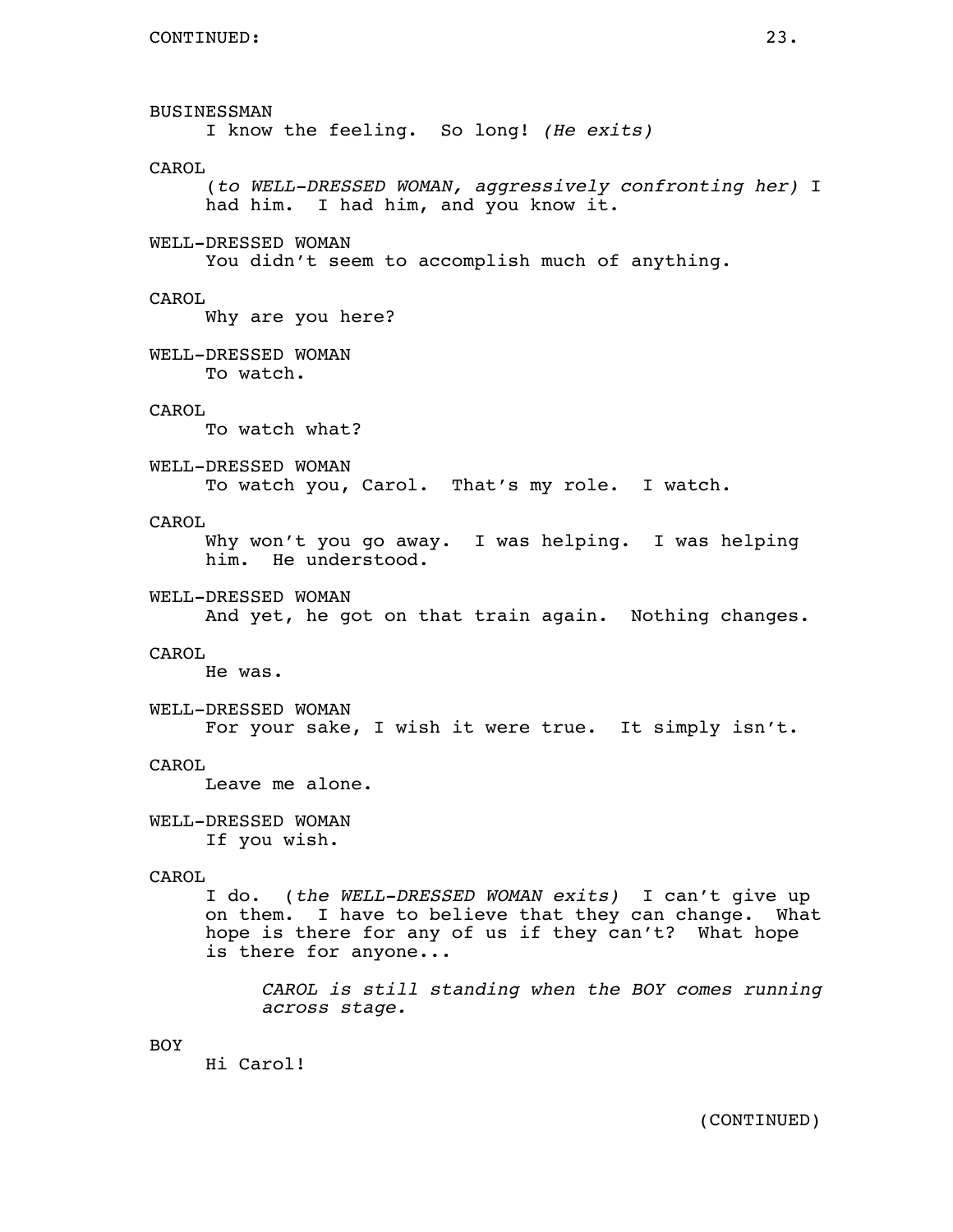Hey you!

*BOY exits, CAROL returns to her lemonade stand and takes a seat. She sighs before he runs back in.*

# BOY

Sorry, Carol. You didn't see him run by did you?

#### CAROL

Run by?

# BOY

My dog.

### CAROL

Sorry. Not even the tip of his tail.

#### BOY

 It's OK. He's always running off. I think he saw a squirrel and took off. Maybe a chipmunk this time.

# CAROL

I'm sure he'll find his way home.

#### BOY

He always does. (*he sits)*

#### CAROL

Want a cup?

### BOY

Just lemonade?

# CAROL

What else would it be?

#### BOY

No vegetables?

# CAROL

 No vegetables. I promise. Your mom trying to sneak you foods again?

# BOY

 Yea. (*He makes a face, then takes a sip)* Just had to make sure.

# CAROL

 Besides, I save the broccoli juice for the grown-ups. Satisfied?